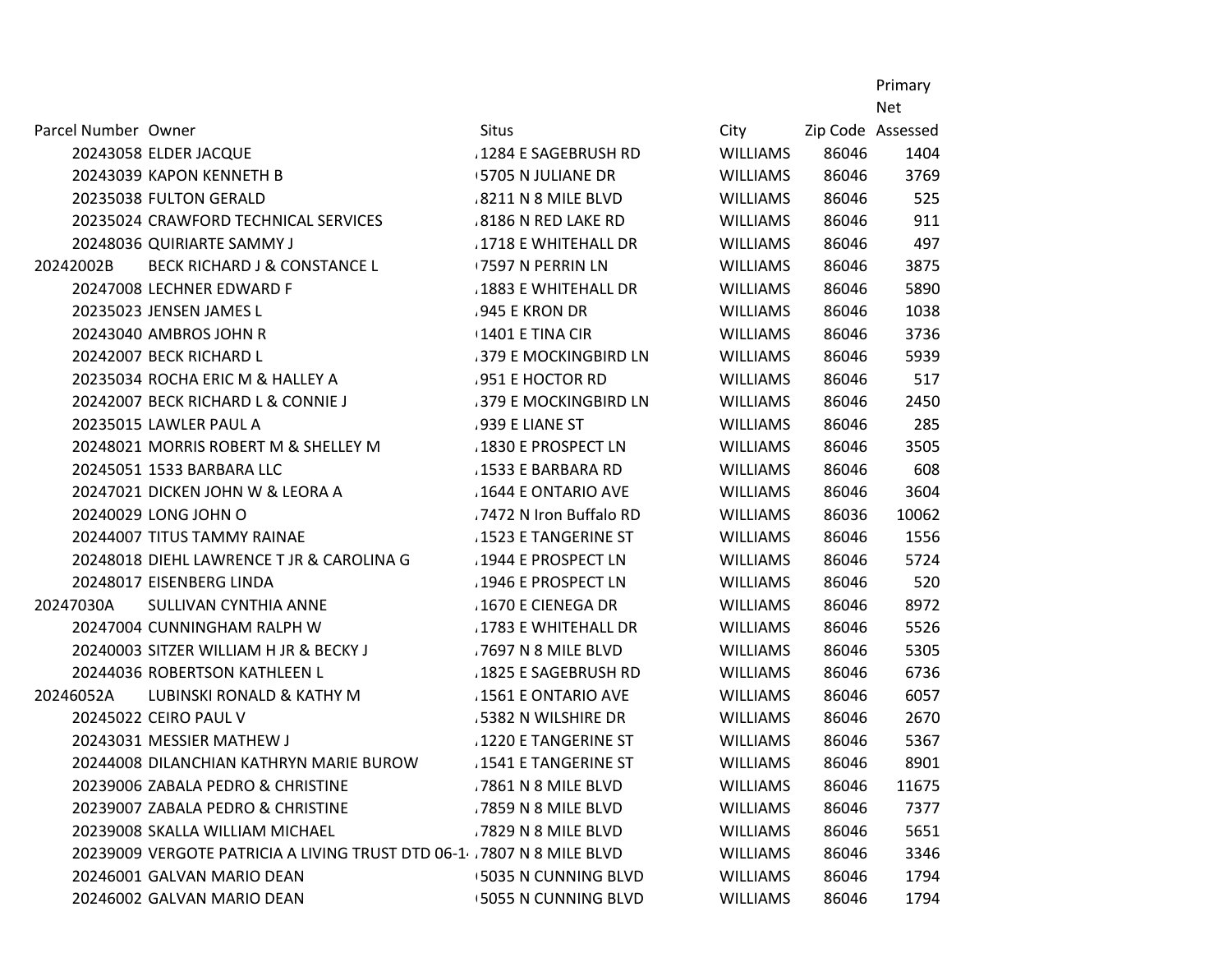|           | 20246003 SKOOG NATHAN O & VANESSA L LIVING TRUS . 5079 N CUNNING BLVD |                           | <b>WILLIAMS</b> | 86046 | 1794  |
|-----------|-----------------------------------------------------------------------|---------------------------|-----------------|-------|-------|
|           | 20246004 JUVE BRADEN & LEAH                                           | 5101 N CUNNING BLVD       | WILLIAMS        | 86046 | 1794  |
|           | 20239016 FORD QUENTIN                                                 | .7968 N RED LAKE RD       | <b>WILLIAMS</b> | 86046 | 11209 |
|           | 20247006 SALGADO PETRA B                                              | 1837 E WHITEHALL DR       | <b>WILLIAMS</b> | 86046 | 4963  |
|           | 20247044 YOUNG TAYLER                                                 | 1613 E TANGERINE ST       | <b>WILLIAMS</b> | 86046 | 12573 |
| 20247045A | DALY FRANK C & SUSAN D                                                | .1617 E TANGERINE ST      | <b>WILLIAMS</b> | 86046 | 7902  |
|           | 20247052 CAVE MASON & WENDI FAMILY TRUST DTD 0! . 1883 E TANGERINE ST |                           | <b>WILLIAMS</b> | 86046 | 11368 |
|           | 20247001 MARLOW THOMAS EDWIN & EVELYN ANN 1729 E WHITEHALL DR         |                           | <b>WILLIAMS</b> | 86046 | 1794  |
|           | 20247002 RYAN GEORGE W & MARJORIE A                                   | 1751 E WHITEHALL DR       | <b>WILLIAMS</b> | 86046 | 1794  |
|           | 20247003 THOMPSON SUE A                                               | .1763 E WHITEHALL DR      | <b>WILLIAMS</b> | 86046 | 6473  |
|           | 20247004 CUNNINGHAM RALPH W                                           | .1783 E WHITEHALL DR      | <b>WILLIAMS</b> | 86046 | 2461  |
|           | 20247005 HILLIARD STEVEN T & BRENDA G                                 | 1809 E WHITEHALL DR       | WILLIAMS        | 86046 | 8125  |
|           | 20259002 OVERSON GL & LD REVOCABLE TRUST DTD 03 . 1253 E UTOPIA TRL   |                           | <b>WILLIAMS</b> | 86046 | 10223 |
|           | 20244006 RANKIN JAMES & GAIL                                          | 1501 E TANGERINE ST       | <b>WILLIAMS</b> | 86046 | 1196  |
|           | 20244007 TITUS TAMMY RAINAE                                           | .1523 E TANGERINE ST      | WILLIAMS        | 86046 | 1196  |
|           | 20245020 ROHR-ADAMS CHRISTINE SUZANNE 5433 N WILSHIRE DR              |                           | WILLIAMS        | 86046 | 7913  |
|           | 20245021 LUNGER KWANG S 2013 TRUST DTD 04-25-13 . 5409 N WILSHIRE DR  |                           | <b>WILLIAMS</b> | 86046 | 5560  |
|           | 20245022 CEIRO PAUL V                                                 | .5382 N WILSHIRE DR       | <b>WILLIAMS</b> | 86046 | 1196  |
| 20245023A | MACARTHUR SHERWIN M & BARBARA J                                       | .5393 N WILSHIRE DR       | <b>WILLIAMS</b> | 86046 | 8075  |
|           | 20245025 POWNALL PETER S & SHERYL A                                   | 1421 E CIENEGA DR         | <b>WILLIAMS</b> | 86046 | 1196  |
|           | 20245026 YAW WILLIAM R & ROSSWITHA M                                  | 1447 E CIENEGA DR         | WILLIAMS        | 86046 | 13762 |
|           | 20245027 BENITEZ JESUS RAFAEL                                         | 1467 E CIENEGA DR         | <b>WILLIAMS</b> | 86046 | 7077  |
|           | 20245028 SANEZ GREG & MELISSA                                         | 1507 E CIENEGA DR         | <b>WILLIAMS</b> | 86046 | 10004 |
| 20202019A | SMITH WARREN S & JOAN D                                               | . 1259 E SPRING VALLEY RD | <b>WILLIAMS</b> | 86046 | 39741 |
|           | 20239017 CANNON FAMILY TRUST DTD 05-16-18                             | .973 E ALIMOS WAY         | <b>WILLIAMS</b> | 86046 | 8936  |
|           | 20239018 MAPLE JEFF S & PAIGE C                                       | .947 E ALIMOS WAY         | WILLIAMS        | 86046 | 9247  |
|           | 20239019 LEE STEVENS TT & THERESA D REVOCABLE LIV 921 E ALIMOS WAY    |                           | <b>WILLIAMS</b> | 86046 | 1794  |
|           | 20239020 DUNLOP KIRK F & DELLA E                                      | 905 E ALIMOS WAY          | <b>WILLIAMS</b> | 86046 | 5093  |
|           | 20239021 CHING STAN & CAROLYN                                         | <b>871 E ALIMOS WAY</b>   | <b>WILLIAMS</b> | 86046 | 1794  |
|           | 20239022 HOWARD JAMES E & CAROL                                       | 857 E ALIMOS WAY          | <b>WILLIAMS</b> | 86046 | 5756  |
|           | 20239023 CHATTERS CINDI L & AARON R                                   | .827 E ALIMOS WAY         | <b>WILLIAMS</b> | 86046 | 4260  |
|           | 20239024 FLETCHALL BETH ANN                                           | 787 E ALIMOS WAY          | <b>WILLIAMS</b> | 86046 | 5726  |
|           | 20239025 GUERRERO HENRY JUSTIN                                        | <b>778 E ALIMOS WAY</b>   | <b>WILLIAMS</b> | 86046 | 1794  |
|           | 20239026 GUERRERO HENRY JUSTIN                                        | <b>804 E ALIMOS WAY</b>   | WILLIAMS        | 86046 | 1794  |
|           | 20239027 BARRETT MICHAEL J & MARY L                                   | <b>832 E ALIMOS WAY</b>   | <b>WILLIAMS</b> | 86046 | 1794  |
|           | 20239028 BARRETT MICHAEL J & MARY L                                   | 860 E ALIMOS WAY          | <b>WILLIAMS</b> | 86046 | 1794  |
|           | 20239029 MARTINEZ JOSE M & JANICE L                                   | .896 E ALIMOS WAY         | <b>WILLIAMS</b> | 86046 | 5763  |
|           | 20239030 GOVAARS JOSEPH & HENDRICA J                                  | 916 E ALIMOS WAY          | <b>WILLIAMS</b> | 86046 | 1794  |
|           | 20235029 MCCLURE JOHN R                                               | <b>862 E KRON DR</b>      | <b>WILLIAMS</b> | 86046 | 1794  |
|           |                                                                       |                           |                 |       |       |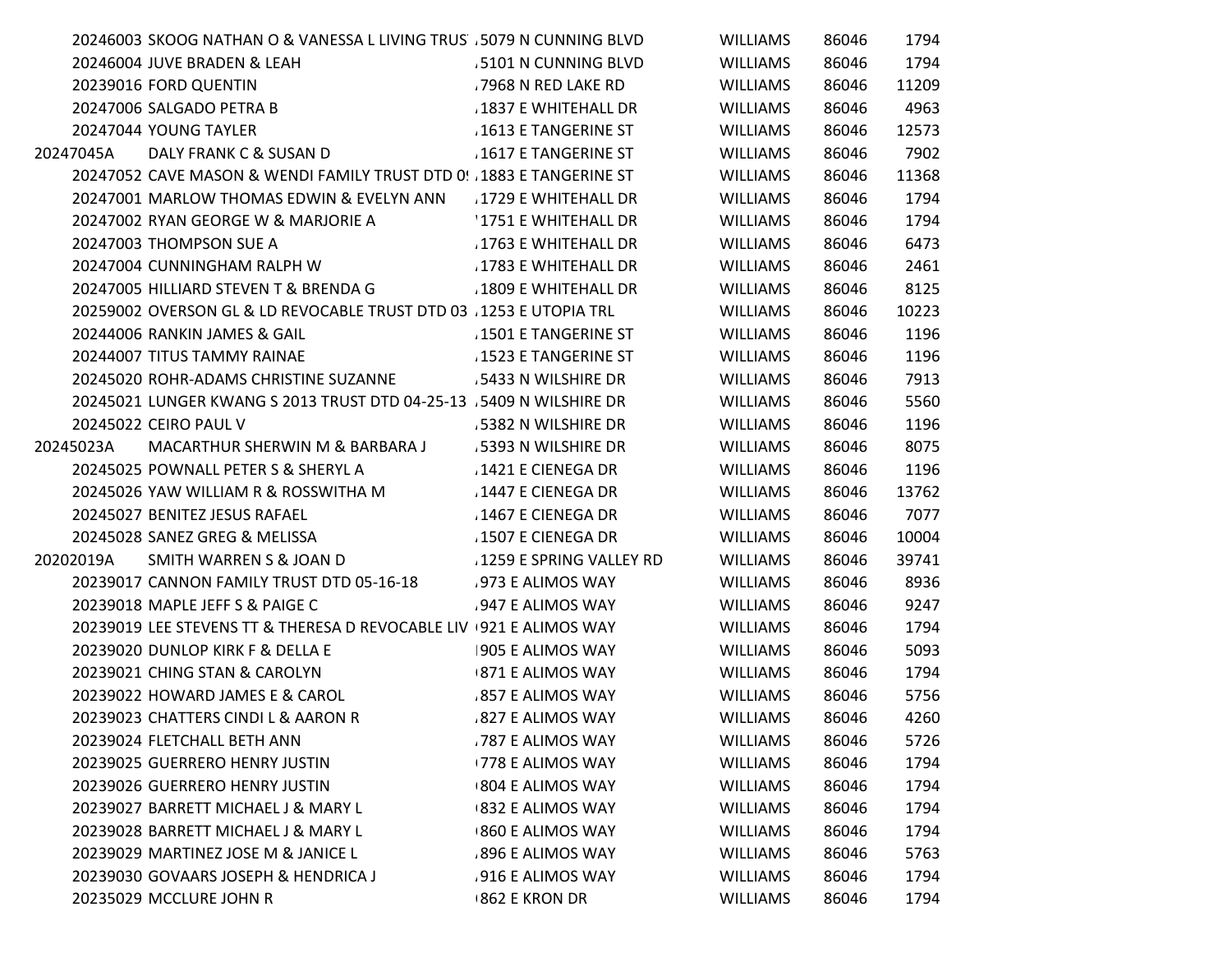|           | 20235030 MCCLURE JOHN R                                               | +831 E HOCTOR RD             | <b>WILLIAMS</b> | 86046 | 1794  |
|-----------|-----------------------------------------------------------------------|------------------------------|-----------------|-------|-------|
|           | 20235031 MCCLURE JOHN R                                               | <b>863 E HOCTOR RD</b>       | <b>WILLIAMS</b> | 86046 | 17091 |
|           | 20235032 MCDONALD LEON GERALD & LINDA E                               | 889 E HOCTOR RD              | <b>WILLIAMS</b> | 86046 | 7542  |
|           | 20235033 DEERING KENNETH J                                            | 917 E HOCTOR RD              | <b>WILLIAMS</b> | 86046 | 5469  |
| 20202034T | ANDREWS ROBYN C & MARK M                                              | 6465 HIGH COUNTRY LN         | <b>WILLIAMS</b> | 86046 | 5579  |
|           | 20245048 BIETH LIVING TRUST DTD 04-05-00                              | .5541 N JULIANE DR           | <b>WILLIAMS</b> | 86046 | 4437  |
|           | 20245049 RAMIREZ REVOCABLE LIVING TRUST DTD 05-2 1473 E BARBARA RD    |                              | <b>WILLIAMS</b> | 86046 | 1794  |
|           | 20245050 RAMIREZ REVOCABLE LIVING TRUST DTD 05-2 1499 E BARBARA RD    |                              | <b>WILLIAMS</b> | 86046 | 1794  |
|           | 20245051 1533 BARBARA LLC                                             | .1533 E BARBARA RD           | <b>WILLIAMS</b> | 86046 | 1196  |
|           | 20239001 ZORRILLA VICENTE OCTAVIO ANGELES                             | .8005 N 8 MILE BLVD          | <b>WILLIAMS</b> | 86046 | 1794  |
|           | 20239002 ROJAS GERARDO TELLEZ                                         | .7979 N 8 MILE BLVD          | <b>WILLIAMS</b> | 86046 | 1794  |
|           | 20247008 LECHNER EDWARD F                                             | .1883 E WHITEHALL DR         | <b>WILLIAMS</b> | 86046 | 1971  |
|           | 20247009 GRIDER RANDY ALAN                                            | 1909 E WHITEHALL DR          | <b>WILLIAMS</b> | 86046 | 1794  |
|           | 20247010 HINE ROBERT & LINDA JEAN                                     | 5424 N SAGEBRUSH RD          | <b>WILLIAMS</b> | 86046 | 6758  |
|           | 20247011 HEANEY FAMILY TRUST DTD 06-25-02                             | <b>1950 E TANGERINE ST</b>   | <b>WILLIAMS</b> | 86046 | 1794  |
|           | 20247012 WINCHESTER MARSHALL & SOOK JUNG                              | 1918 E TANGERINE ST          | <b>WILLIAMS</b> | 86046 | 1794  |
|           | 20247013 TULLY DIANE & EARL CPWROS                                    | 1892 E TANGERINE ST          | <b>WILLIAMS</b> | 86046 | 11312 |
|           | 20247014 CUFF WILLIAM A & LEA E                                       | .1812 E ONTARIO AVE          | <b>WILLIAMS</b> | 86046 | 1794  |
|           | 20247015 CAMPBELL FAMILY TRUST DTD 10-05-00                           | <b>1796 E ONTARIO AVE</b>    | <b>WILLIAMS</b> | 86046 | 5968  |
|           | 20247016 DAVIES JAMACA LEE                                            | 1776 E ONTARIO AVE           | <b>WILLIAMS</b> | 86046 | 9309  |
|           | 20252058 TRIMBLE DALE CASSIDY & JESSICA LYNN                          | 6000 N PINON HARVEST BLVD    | <b>WILLIAMS</b> | 86046 | 10037 |
|           | 20244018 QUINLAN RICHARD & DENISE A REVOCABLE TI 1768 E SAGEBRUSH RD  |                              | <b>WILLIAMS</b> | 86046 | 1794  |
|           | 20244019 ZIEGLER MICHAEL S                                            | 1748 E SAGEBRUSH RD          | <b>WILLIAMS</b> | 86046 | 1794  |
| 20202034F | <b>JUSTO PHILIP</b>                                                   | .803 E LONGPOINT VISTA       | <b>WILLIAMS</b> | 86046 | 20798 |
| 20202034G | AULD STEVEN DOUGLAS & RAMONA ANGELA .802 E LONGPOINT VISTA            |                              | <b>WILLIAMS</b> | 86046 | 5579  |
| 20202034H | DEWEY JEFF WILLIAM LIVING TRUST DTD 03-2 .682 E LONGPOINT VISTA       |                              | <b>WILLIAMS</b> | 86046 | 23240 |
| 20202034J | <b>HAUPTMANN FRANK &amp; EVA</b>                                      | <b>695 E LONGPOINT VISTA</b> | <b>WILLIAMS</b> | 86046 | 19727 |
| 20202034K | BROWNLEE JEFFERY D & SHANA K                                          | .797 E BRONCOS TRL           | <b>WILLIAMS</b> | 86046 | 22785 |
| 20202034L | WILLIAMS TOM & KRISTINE A JT                                          | 786 E BRONCOS TRL            | <b>WILLIAMS</b> | 86046 | 51236 |
| 20202034M | KRAETZ MICHAEL & LINDA DIANE                                          | <b>678 E BRONCOS TRL</b>     | <b>WILLIAMS</b> | 86046 | 31563 |
| 20202034N | PYLE R & N FAMILY TRUST DTD 10-17-00                                  | 6959 N STATE ROUTE 64        | <b>WILLIAMS</b> | 86046 | 19898 |
| 20202034P | <b>DELANG SHEILA ANN</b>                                              | .793 SHOOTING STAR LN        | <b>WILLIAMS</b> | 86046 | 5579  |
|           | 20240004 DEETJEN MICHELLE L                                           | .7659 N 8 MILE BLVD          | <b>WILLIAMS</b> | 86046 | 4624  |
|           | 20240005 BOSNIC GEORGE                                                | 17645 N 8 MILE BLVD          | <b>WILLIAMS</b> | 86046 | 1794  |
|           | 20246009 KOLENECHENKO SERGEI LIVING TRUST DTD 01 .5219 N CUNNING BLVD |                              | <b>WILLIAMS</b> | 86046 | 1794  |
|           | 20246010 DECKER LIVING TRUST DTD 11-20-09                             | 5241 N CUNNING BLVD          | <b>WILLIAMS</b> | 86046 | 4655  |
|           | 20246011 PLOTKIN LESLIE S                                             | .5273 N CUNNING BLVD         | <b>WILLIAMS</b> | 86046 | 3681  |
|           | 20246012 DYE BRETT ANDREW                                             | 5285 N CUNNING BLVD          | <b>WILLIAMS</b> | 86046 | 1794  |
|           | 20246013 ARROYO AGUSTIN & AURORA                                      | .5309 N CUNNING BLVD         | <b>WILLIAMS</b> | 86046 | 1794  |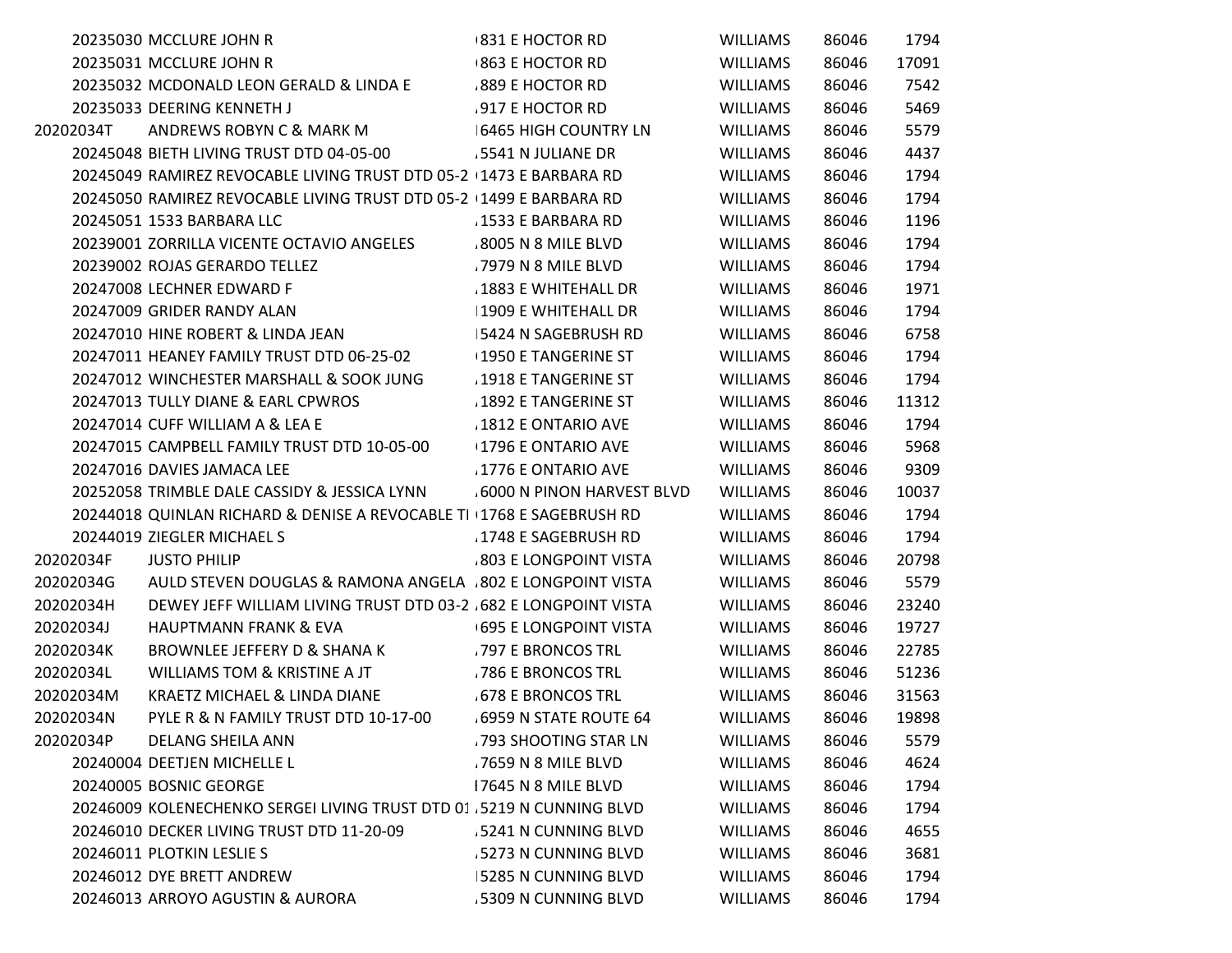|           | 20246014 CEIRO PAUL V                                                  | 5360 N WILSHIRE DR         | WILLIAMS        | 86046 | 1794  |
|-----------|------------------------------------------------------------------------|----------------------------|-----------------|-------|-------|
|           | 20235042 BURKEY TRICIA S                                               | 8111 N 8 MILE BLVD         | WILLIAMS        | 86046 | 8325  |
|           | 20235043 MCDONALD BRANDON                                              | .8099 N 8 MILE BLVD        | <b>WILLIAMS</b> | 86046 | 6792  |
|           | 20235044 ESTRADA JORGE H & KARLA                                       | 8061 N 8 MILE BLVD         | <b>WILLIAMS</b> | 86046 | 1606  |
|           | 20235045 IG HOLDINGS INC                                               | .797 E HOCTOR RD           | <b>WILLIAMS</b> | 86046 | 7822  |
|           | 20236001 DICKSON RONALD E & VIRGINIA L                                 | 1021 E ALIMOS WAY          | WILLIAMS        | 86046 | 2243  |
|           | 20245039 MARTINEZ ISMAEL & IRENE                                       | .5519 N WILSHIRE DR        | <b>WILLIAMS</b> | 86046 | 1794  |
|           | 20245040 PORTZ FAMILY TRUST DTD 10-7-09                                | .5545 N WILSHIRE DR        | <b>WILLIAMS</b> | 86046 | 1794  |
|           | 20245041 WILLIAMS FAMILY LIVING TRUST                                  | .5571 N WILSHIRE DR        | <b>WILLIAMS</b> | 86046 | 1794  |
|           | 20245042 WILLIAMS FAMILY LIVING TRUST                                  | .5603 N WILSHIRE DR        | <b>WILLIAMS</b> | 86046 | 10892 |
|           | 20245043 BUEHLER MICHAEL R & KIMBERLY                                  | .5634 N JULIANE DR         | <b>WILLIAMS</b> | 86046 | 14476 |
|           | 20245044 WILLIAMS FAMILY LIVING TRUST DTD 2-19-92 .5614 N JULIANE DR   |                            | WILLIAMS        | 86046 | 1794  |
|           | 20245045 WILLIAMS FAMILY LIVING TRUST DTD 2-19-92 .5590 N JULIANE DR   |                            | <b>WILLIAMS</b> | 86046 | 1794  |
|           | 20245046 BURTON EDGAR J JR                                             | .5562 N JULIANE DR         | <b>WILLIAMS</b> | 86046 | 1794  |
|           | 20245047 BRANDT GARY                                                   | 1397 E BARBARA RD          | WILLIAMS        | 86046 | 7838  |
| 20259003A | SUTTON DANIEL LEE & TIFNI DARLENE                                      | .8433 N RED LAKE RD        | <b>WILLIAMS</b> | 86046 | 6276  |
| 20259003B | SUTTON DANIEL LEE & TIFNI DARLENE                                      | .8317 N RED LAKE RD        | <b>WILLIAMS</b> | 86046 | 6276  |
|           | 20207005 LEE MICHAEL VERNON & SHOKO                                    | 5014 N SUNSET STRIP        | <b>WILLIAMS</b> | 86046 | 3399  |
|           | 20207006 PRICE DAVID ZADROGA                                           | 5072 N SUNSET STRIP        | <b>WILLIAMS</b> | 86046 | 10649 |
|           | 20235008 HODGE WILLIAM DANE                                            | 8309 N 8 MILE BLVD         | WILLIAMS        | 86046 | 1794  |
|           | 20235009 URIAS FERNANDO R & CONNIE G JT                                | .8464 N RED LAKE RD        | <b>WILLIAMS</b> | 86046 | 2243  |
|           | 20235010 GARCIA ANTHONY & DEBBIE                                       | 8426 N RED LAKE RD         | <b>WILLIAMS</b> | 86046 | 1794  |
|           | 20235011 KLECK RICHARD S & CAROLYN E                                   | 8400 N RED LAKE RD         | <b>WILLIAMS</b> | 86046 | 8925  |
|           | 20243026 GERASIM BRETT M & KRYSTAL N                                   | .5643 N WILSHIRE DR        | <b>WILLIAMS</b> | 86046 | 7797  |
|           | 20243027 BLAIR FAMILY TRUST DTD 08-15-19                               | 5671 N WILSHIRE DR         | WILLIAMS        | 86046 | 4037  |
|           | 20243028 FRANK CHARLES L & CAREN L                                     | <b>5695 N WILSHIRE DR</b>  | <b>WILLIAMS</b> | 86046 | 1794  |
|           | 20243029 CHATTERS AARON R & CINDI L                                    | 5711 N WILSHIRE DR         | <b>WILLIAMS</b> | 86046 | 10493 |
|           | 20244020 CLASSY CABINS AZ LLC                                          | 1720 E SAGEBRUSH RD        | <b>WILLIAMS</b> | 86046 | 1794  |
|           | 20244021 RECHTLICH RUTH R TRUSTEE ; RECHTLICH RR 1 1698 E SAGEBRUSH RD |                            | <b>WILLIAMS</b> | 86046 | 1794  |
|           | 20244022 PRICE B PAUL & DEBORAH L                                      | 1680 E SAGEBRUSH RD        | WILLIAMS        | 86046 | 1794  |
| 20244023A | <b>LANIER BRIAN A</b>                                                  | <b>1654 E SAGEBRUSH RD</b> | <b>WILLIAMS</b> | 86046 | 10556 |
|           | 20244025 LOVELL ROBERT G                                               | .1626 E SAGEBRUSH RD       | <b>WILLIAMS</b> | 86046 | 6586  |
|           | 20244026 MILLER ROBERT L & ALICE K                                     | 1608 E SAGEBRUSH RD        | <b>WILLIAMS</b> | 86046 | 6536  |
|           | 20244027 MERCHANT PHILIP A REVOCABLE TRUST DTD ( . 1582 E SAGEBRUSH RD |                            | <b>WILLIAMS</b> | 86046 | 7010  |
|           | 20244028 HERNANDEZ ERNEST & PATRICIA                                   | 1566 E SAGEBRUSH RD        | <b>WILLIAMS</b> | 86046 | 8659  |
|           | 20244030 KING JIMMY LLOYD JR                                           | 1501 E SAGEBRUSH RD        | <b>WILLIAMS</b> | 86046 | 5067  |
|           | 20240034 CABRAL JOSE                                                   | .7590 N IRON BUFFALO RD    | <b>WILLIAMS</b> | 86046 | 1794  |
|           | 20235004 GARCIA DANIEL P                                               | 8407 N 8 MILE BLVD         | WILLIAMS        | 86046 | 1794  |
|           | 20235005 PEREZ ISAURA                                                  | .8383 N 8 MILE BLVD        | <b>WILLIAMS</b> | 86046 | 1794  |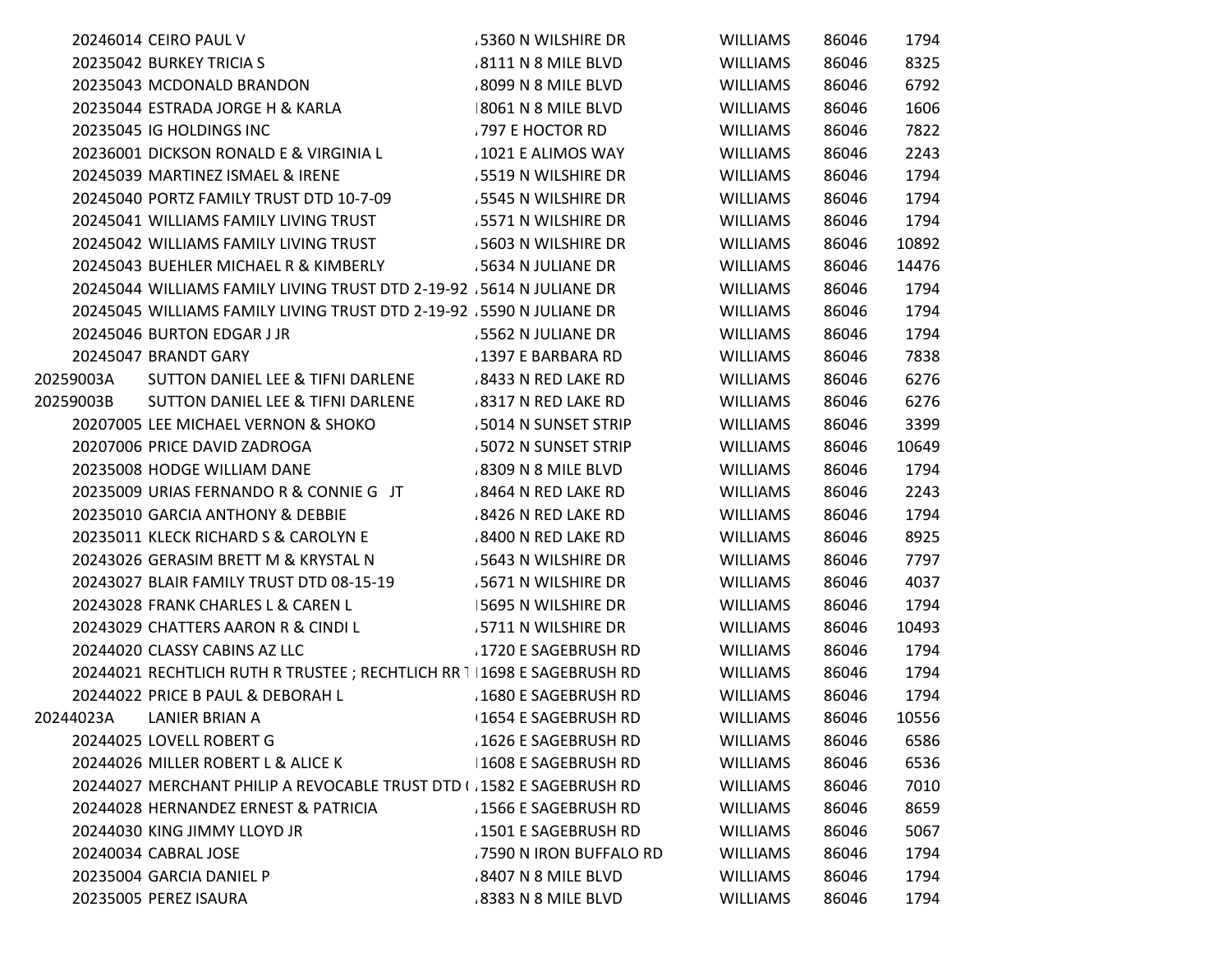|           | 20235006 DYE LARRY L                                                   | 8359 N 8 MILE BLVD          | <b>WILLIAMS</b> | 86046 | 1794  |
|-----------|------------------------------------------------------------------------|-----------------------------|-----------------|-------|-------|
|           | 20235007 DYE LARRY L                                                   | 8333 N 8 MILE BLVD          | <b>WILLIAMS</b> | 86046 | 1794  |
|           | 20239031 GUERRERO HENRY JUSTIN                                         | 944 E ALIMOS WAY            | <b>WILLIAMS</b> | 86046 | 1794  |
|           | 20239032 COUNTRY ROADS INVESTMENTS LLC                                 | 972 E ALIMOS WAY            | <b>WILLIAMS</b> | 86046 | 1794  |
|           | 20239033 LECHLEITER ALBERT A                                           | <b>7778 N RED LAKE RD</b>   | <b>WILLIAMS</b> | 86046 | 9780  |
| 20205004D | LUTES ALLEN & CRYSTAL                                                  | 8573 N STATE ROUTE 64       | <b>WILLIAMS</b> | 86046 | 5918  |
|           | 20243055 HOY FAMILY LIVING TRUST DTD 11-04-16                          | 1431 E SAGEBRUSH RD         | <b>WILLIAMS</b> | 86046 | 5037  |
|           | 20243056 HUDSON JAY R                                                  | 1446 E SAGEBRUSH RD         | <b>WILLIAMS</b> | 86046 | 12564 |
|           | 20243057 LANE BILLY D                                                  | 1328 E SAGEBRUSH RD         | <b>WILLIAMS</b> | 86046 | 18879 |
|           | 20245052 WILLIAMS AZ CONGREGATION JEHOVAH'S WI .5490 N SUNSET STRIP    |                             | <b>WILLIAMS</b> | 86046 | 95039 |
|           | 20244009 WILAMOWSKI DAVID A                                            | .1561 E TANGERINE ST        | <b>WILLIAMS</b> | 86046 | 9137  |
|           | 20244010 GATES EARLE & SHIRLEY LIVING TRUST DTD 12 1579 E TANGERINE ST |                             | <b>WILLIAMS</b> | 86046 | 8181  |
|           | 20244011 BLOOMBERG TAMERA E                                            | .1599 E TANGERINE ST        | <b>WILLIAMS</b> | 86046 | 1794  |
| 20244012B | HINDERLITER RONALD L                                                   | 1897 E TANGERINE ST         | <b>WILLIAMS</b> | 86046 | 1794  |
| 20244012C | HINDERLITER RONALD L                                                   | .5586 N SAGEBRUSH RD        | <b>WILLIAMS</b> | 86046 | 11772 |
| 20244012D | HINDERLITER RONALD L                                                   | .1926 E SAGEBRUSH RD        | <b>WILLIAMS</b> | 86046 | 1794  |
| 20244014B | <b>RESLER ROGER A &amp; MARCIA</b>                                     | .1900 E SAGEBRUSH RD        | <b>WILLIAMS</b> | 86046 | 1794  |
| 20244014C | STROPE LEUWELLYN ROSS & DUKE LISA MARII 1868 E SAGEBRUSH RD            |                             | <b>WILLIAMS</b> | 86046 | 8692  |
|           | 20244016 SHERMAN TERRI DIANE                                           | 1838 E SAGEBRUSH RD         | <b>WILLIAMS</b> | 86046 | 8789  |
|           | 20244017 LOMBARDO LIVING TRUST DTD 09-08-11                            | 1808 E SAGEBRUSH RD         | <b>WILLIAMS</b> | 86046 | 1794  |
|           | 20243001 AUTOVEST NV                                                   | <b>15599 N CUNNING BLVD</b> | <b>WILLIAMS</b> | 86046 | 1794  |
|           | 20243002 AUTOVEST NV                                                   | 15623 N CUNNING BLVD        | <b>WILLIAMS</b> | 86046 | 1794  |
|           | 20243003 AUTOVEST NV                                                   | 15645 N CUNNING BLVD        | <b>WILLIAMS</b> | 86046 | 1794  |
|           | 20243004 AUTOVEST NV                                                   | 15669 N CUNNING BLVD        | <b>WILLIAMS</b> | 86046 | 1794  |
|           | 20243005 AUTOVEST NV                                                   | 15693 N CUNNING BLVD        | <b>WILLIAMS</b> | 86046 | 1794  |
|           | 20243006 AUTOVEST NV                                                   | <b>15715 N CUNNING BLVD</b> | <b>WILLIAMS</b> | 86046 | 1794  |
|           | 20243007 AUTOVEST NV                                                   | 15739 N CUNNING BLVD        | <b>WILLIAMS</b> | 86046 | 1794  |
|           | 20243008 BABA SEPARATE PROPERTY TRUST DTD 10-16 5761 N CUNNING BLVD    |                             | <b>WILLIAMS</b> | 86046 | 1794  |
|           | 20243009 MICELLI JOSEPH P TRUST DTD 03-08-12                           | 5783 N CUNNING BLVD         | <b>WILLIAMS</b> | 86046 | 1794  |
|           | 20243010 MARTIN MARY                                                   | 5805 N CUNNING BLVD         | <b>WILLIAMS</b> | 86046 | 3413  |
|           | 20243011 MASON PAUL & ELIZABETH                                        | 5966 N WILSHIRE DR          | <b>WILLIAMS</b> | 86046 | 12959 |
|           | 20243012 CREW PHILLIP G & KATHLEEN M                                   | .5928 N WILSHIRE DR         | <b>WILLIAMS</b> | 86046 | 3495  |
|           | 20243013 SAUL MARK I & NICOLE T JT                                     | .5902 N WILSHIRE DR         | <b>WILLIAMS</b> | 86046 | 1794  |
|           | 20243014 BROEHM LIANA R                                                | <b>5878 N WILSHIRE DR</b>   | WILLIAMS        | 86046 | 18517 |
| 20236080A | <b>WAGES BRINCE</b>                                                    | 1062 E HOCTOR RD            | <b>WILLIAMS</b> | 86046 | 5009  |
| 20242001E | SMITH PHILIP L & CHARLENE REVOCABLE LIVII .376 E NIGHTHAWK LN          |                             | <b>WILLIAMS</b> | 86046 | 28194 |
| 20242001F | SKOW LISA M                                                            | 416 E NIGHTHAWK LN          | <b>WILLIAMS</b> | 86046 | 22935 |
| 20242002B | BECK RICHARD J & CONSTANCE L REVOCABLE 17597 N PERRIN LN               |                             | <b>WILLIAMS</b> | 86046 | 2913  |
|           | 20247019 WILLITS THOMAS & DONNA                                        | 1704 E ONTARIO AVE          | <b>WILLIAMS</b> | 86046 | 6723  |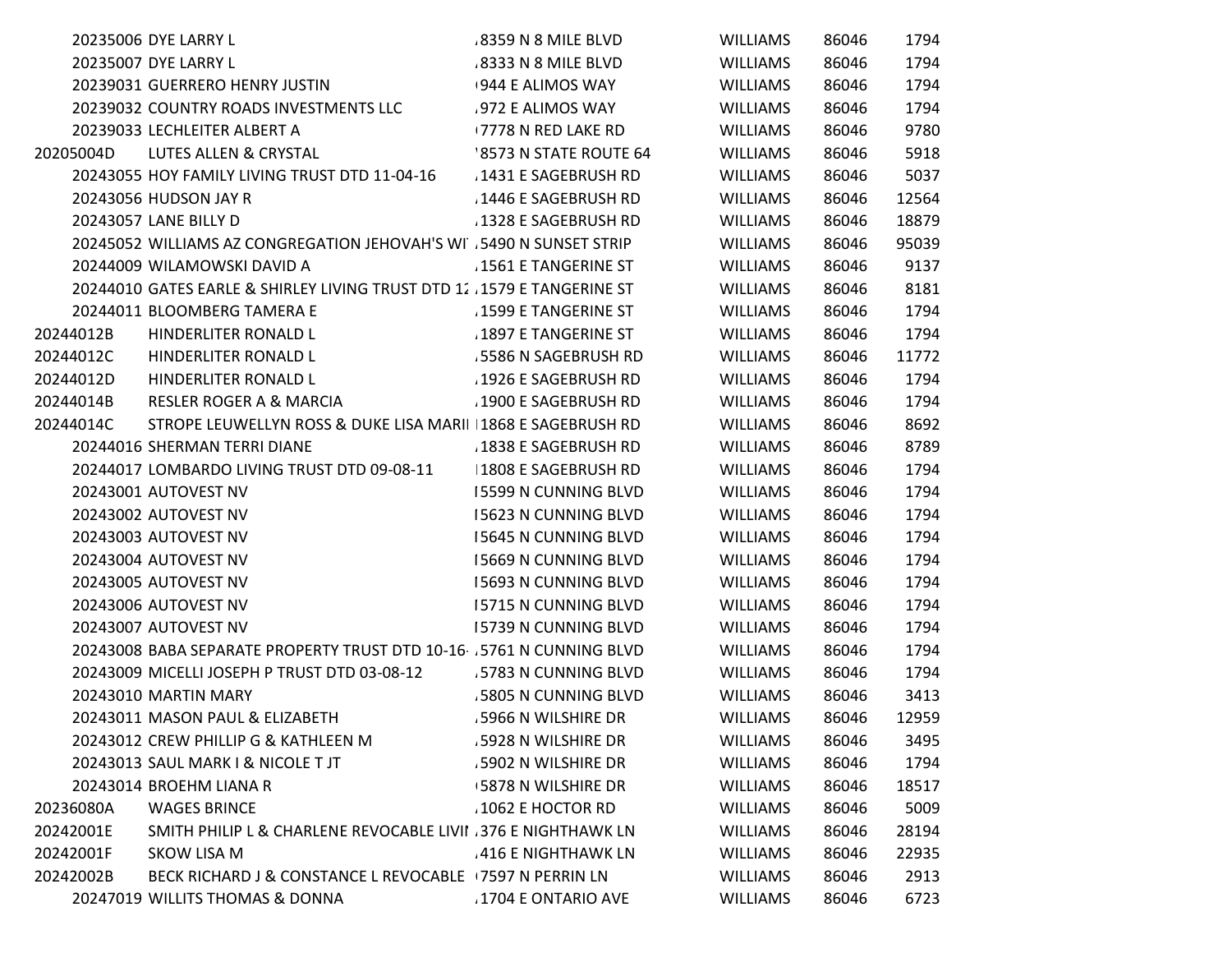|           | 20247020 DICKEN JOHN W & LEORA A                                   | 1690 E ONTARIO AVE        | <b>WILLIAMS</b> | 86046 | 1329  |
|-----------|--------------------------------------------------------------------|---------------------------|-----------------|-------|-------|
|           | 20247021 DICKEN JOHN W & LEORA A                                   | 1664 E ONTARIO AVE        | <b>WILLIAMS</b> | 86046 | 1196  |
|           | 20240022 SOUTHERLAND DAVID W                                       | .729 E JANEL DR           | <b>WILLIAMS</b> | 86046 | 1794  |
|           | 20246015 HAINES DAVID                                              | .5335 N WILSHIRE DR       | <b>WILLIAMS</b> | 86046 | 4490  |
|           | 20246016 HAYDEN STEVE W & DOLLY M                                  | 5314 N WILSHIRE DR        | <b>WILLIAMS</b> | 86046 | 2276  |
| 20246017A | <b>BAKER TIMOTHY MARK</b>                                          | .5259 N WILSHIRE DR       | <b>WILLIAMS</b> | 86046 | 10751 |
|           | 20246019 MEYRATH FAMILY TRUST                                      | <b>5240 N WILSHIRE DR</b> | <b>WILLIAMS</b> | 86046 | 1794  |
|           | 20246020 MEYRATH FAMILY TRUST                                      | <b>5218 N WILSHIRE DR</b> | <b>WILLIAMS</b> | 86046 | 1794  |
|           | 20246021 MEYRATH FAMILY TRUST                                      | <b>5194 N WILSHIRE DR</b> | <b>WILLIAMS</b> | 86046 | 1794  |
|           | 20246022 MEYRATH FAMILY TRUST                                      | <b>5172 N WILSHIRE DR</b> | <b>WILLIAMS</b> | 86046 | 1794  |
|           | 20246023 MEYRATH FAMILY TRUST                                      | 5148 N WILSHIRE DR        | <b>WILLIAMS</b> | 86046 | 1794  |
|           | 20246024 GRIGIONI ROLAND & MRS                                     | 45124 N WILSHIRE DR       | <b>WILLIAMS</b> | 86046 | 1794  |
|           | 20246025 CHARALAMBOUS DANNY I                                      | 5102 N WILSHIRE DR        | <b>WILLIAMS</b> | 86046 | 1794  |
|           | 20246026 BROOKS TERRY L & SHERRI L                                 | .5078 N WILSHIRE DR       | <b>WILLIAMS</b> | 86046 | 1794  |
|           | 20246027 CHARALAMBOUS DANNY I                                      | +5046 N WILSHIRE DR       | <b>WILLIAMS</b> | 86046 | 1794  |
|           | 20246028 MELTON LAVERNE G REVOCABLE LIVING TRUS 1465 E PROSPECT LN |                           | WILLIAMS        | 86046 | 1794  |
|           | 20246029 LECHNER PATRICK & TRACY                                   | 1485 E PROSPECT LN        | <b>WILLIAMS</b> | 86046 | 9095  |
|           | 20246030 PHILLIPS SHERRY L                                         | 1515 E PROSPECT LN        | <b>WILLIAMS</b> | 86046 | 9736  |
|           | 20246031 WILLIAMS DEREK C & CYNTHIA SUE                            | 1539 E PROSPECT LN        | <b>WILLIAMS</b> | 86046 | 6395  |
|           | 20246032 HILTZ JANET E                                             | 1567 E PROSPECT LN        | <b>WILLIAMS</b> | 86046 | 14228 |
|           | 20246033 WEST MICHAEL LEWIS & CAROL S CPWROS                       | 1625 E WHITEHALL DR       | <b>WILLIAMS</b> | 86046 | 5021  |
|           | 20246034 SISSON STEPHEN GUNNAR                                     | .1633 E WHITEHALL DR      | <b>WILLIAMS</b> | 86046 | 8115  |
|           | 20235012 WILLIAMS KENNETH EDWARD                                   | .8378 N RED LAKE RD       | <b>WILLIAMS</b> | 86046 | 6551  |
|           | 20235013 AVIATION VENTURES INC                                     | 8348 N RED LAKE RD        | <b>WILLIAMS</b> | 86046 | 9763  |
|           | 20247047 ZIEGLER MICHAEL S                                         | 1699 E TANGERINE ST       | <b>WILLIAMS</b> | 86046 | 8074  |
|           | 20247048 ALLEN FAMILY TRUST DTD 02-20-93                           | .1733 E TANGERINE ST      | <b>WILLIAMS</b> | 86046 | 6382  |
|           | 20243051 ANDERSON GARY E & MARTHA R                                | 1010 E SPRING VALLEY RD   | <b>WILLIAMS</b> | 86046 | 9609  |
|           | 20243052 RODRIGUEZ ELIEZER & JANICE                                | 1163 E SAGEBRUSH RD       | <b>WILLIAMS</b> | 86046 | 9846  |
|           | 20243053 BURKART DUSTIN & TIFFANY                                  | .1251 E SAGEBRUSH RD      | <b>WILLIAMS</b> | 86046 | 5118  |
|           | 20243054 BAUER TEARANCE & JEANNA                                   | 1343 E SAGEBRUSH RD       | <b>WILLIAMS</b> | 86046 | 5037  |
|           | 20202014 HOFFHINES WALTER STEPHEN                                  | <b>OR</b>                 | <b>WILLIAMS</b> | 86046 | 316   |
|           | 20235014 MONTANA DAVID JOSEPH                                      | 913 E LIANE ST            | <b>WILLIAMS</b> | 86046 | 1794  |
|           | 20235015 ROGERS DAVID A                                            | .939 E LIANE ST           | <b>WILLIAMS</b> | 86046 | 1196  |
|           | 20235016 AVIATION VENTURES INC                                     | 977 E LIANE ST            | WILLIAMS        | 86046 | 4726  |
|           | 20235017 GARCIA LUIS A                                             | <b>8252 N RED LAKE RD</b> | <b>WILLIAMS</b> | 86046 | 1794  |
|           | 20235018 GARCIA LUIS A                                             | 946 E LIANE ST            | <b>WILLIAMS</b> | 86046 | 1941  |
|           | 20235019 MEYER-POTTER BARBARA A                                    | .918 E LIANE ST           | WILLIAMS        | 86046 | 1794  |
|           | 20235020 SEGOVIANO ANTONIO                                         | 896 E LIANE ST            | <b>WILLIAMS</b> | 86046 | 1794  |
|           | 20235021 HOPPER MARK & MARY JO                                     | .879 E KRON DR            | <b>WILLIAMS</b> | 86046 | 2243  |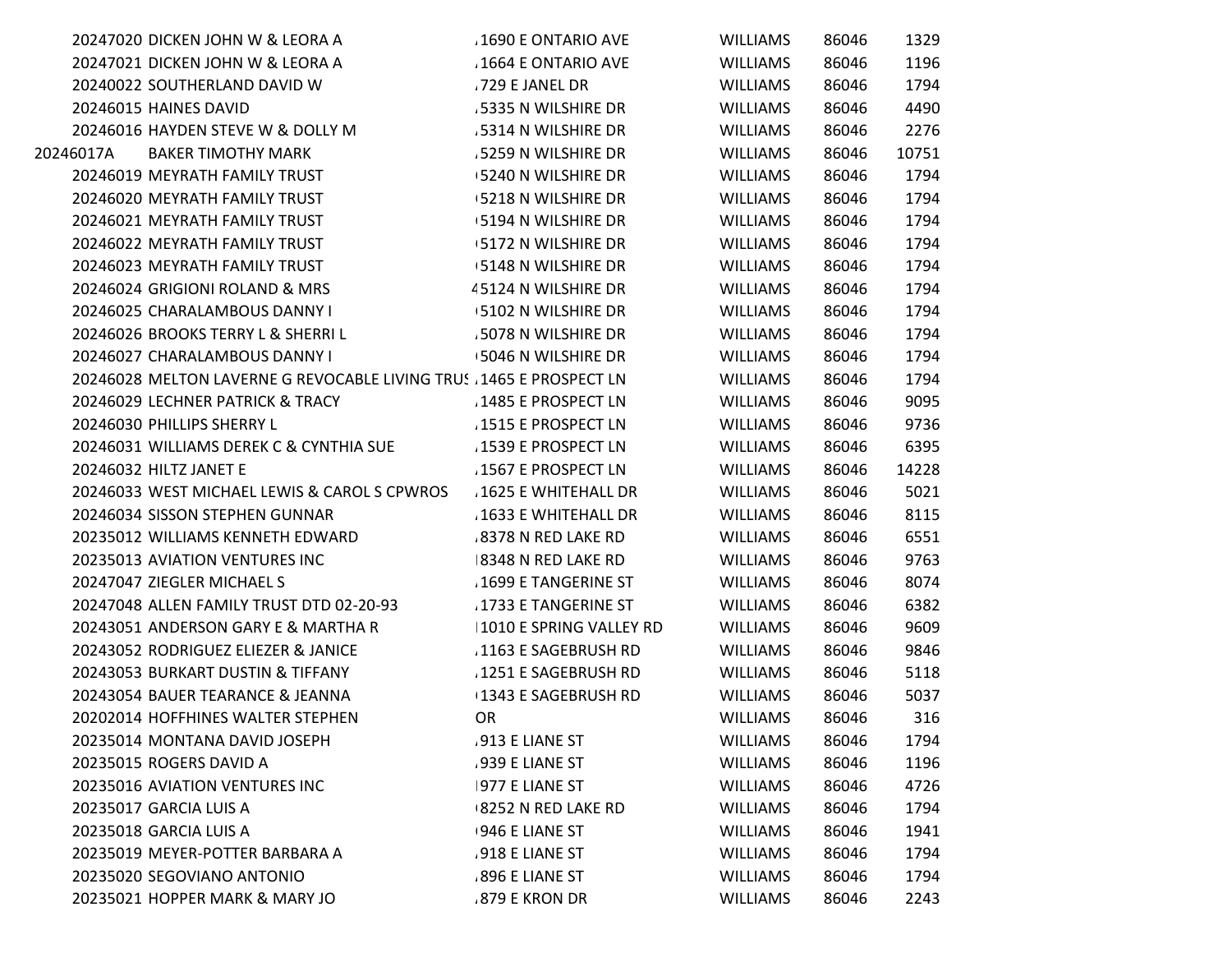|           | 20235022 HOPPER MARK & MARY JO                                     | .917 E KRON DR           | <b>WILLIAMS</b> | 86046 | 1794  |
|-----------|--------------------------------------------------------------------|--------------------------|-----------------|-------|-------|
|           | 20235023 JENSEN JAMES L                                            | .945 E KRON DR           | <b>WILLIAMS</b> | 86046 | 3329  |
|           | 20235024 JENSEN JAMES L                                            | .8186 N RED LAKE RD      | <b>WILLIAMS</b> | 86046 | 1196  |
|           | 20235025 MAYFIELD THOMAS J                                         | .974 E KRON DR           | <b>WILLIAMS</b> | 86046 | 5537  |
|           | 20235026 BUSIGNY FRANCIS                                           | 942 E KRON DR            | <b>WILLIAMS</b> | 86046 | 1794  |
|           | 20235027 SANDERS MICHAEL L                                         | .914 E KRON DR           | <b>WILLIAMS</b> | 86046 | 6401  |
|           | 20235028 BABLER STEVEN J & SARAH                                   | .884 E KRON DR           | <b>WILLIAMS</b> | 86046 | 1794  |
|           | 20246035 KLAUS MARK & VALERIE                                      | 1671 E WHITEHALL DR      | <b>WILLIAMS</b> | 86046 | 5122  |
| 20246036A | MARLOW THOMAS EDWIN & EVELYN ANN                                   | 1715 E WHITEHALL DR      | <b>WILLIAMS</b> | 86046 | 9521  |
|           | 20246038 MARLOW THOMAS EDWIN & EVELYN ANN                          | 1624 E ONTARIO AVE       | <b>WILLIAMS</b> | 86046 | 1794  |
|           | 20246039 MARLOW THOMAS EDWIN & EVELYN ANN                          | 1602 E ONTARIO AVE       | <b>WILLIAMS</b> | 86046 | 1794  |
|           | 20245029 LONGTAIN VIVIANE                                          | ! 1535 E CIENEGA DR      | <b>WILLIAMS</b> | 86046 | 1794  |
|           | 20245030 BACHOR JOHN R & CAROL S                                   | 1573 E CIENEGA DR        | <b>WILLIAMS</b> | 86046 | 4745  |
|           | 20245031 WINCHESTER JAMES J                                        | .1486 E BARBARA RD       | <b>WILLIAMS</b> | 86046 | 8882  |
|           | 20245032 LONGTAIN VIVIANE                                          | !1462 E BARBARA RD       | <b>WILLIAMS</b> | 86046 | 1794  |
|           | 20247007 ELY RODGER & SHARON                                       | .1845 E WHITEHALL DR     | <b>WILLIAMS</b> | 86046 | 25851 |
|           | 20245018 RENTALS ENTERPRISES LLC                                   | 5488 N WILSHIRE DR       | <b>WILLIAMS</b> | 86046 | 1794  |
|           | 20245019 HANEY CAMERON W                                           | 5452 N WILSHIRE DR       | <b>WILLIAMS</b> | 86046 | 8102  |
|           | 20245033 LONGTAIN VIVIANE                                          | !1434 E BARBARA RD       | <b>WILLIAMS</b> | 86046 | 1794  |
|           | 20245034 TRINGALE ANTONY J & KATHLEEN L                            | .1402 E BARBARA RD       | <b>WILLIAMS</b> | 86046 | 1794  |
|           | 20245035 LEA JAMIE LYNN                                            | .1376 E BARBARA RD       | <b>WILLIAMS</b> | 86046 | 6229  |
|           | 20245036 DESALCEDO JOSEFINA FLORES                                 | .1350 E BARBARA RD       | <b>WILLIAMS</b> | 86046 | 1794  |
|           | 20245037 RUIZ FRANCISCO & ESPERANZA                                | 5431 N WILSHIRE DR       | <b>WILLIAMS</b> | 86046 | 7785  |
|           | 20245038 ROQUES TRUST UDT DTD 01-26-93                             | .1349 E BARBARA RD       | <b>WILLIAMS</b> | 86046 | 12217 |
|           | 20243048 CROUCH CHRISTOPHER & JOY                                  | 1368 E TANGERINE ST      | <b>WILLIAMS</b> | 86046 | 6403  |
|           | 20243049 MANDIA FRANK                                              | 1340 E TANGERINE ST      | <b>WILLIAMS</b> | 86046 | 3916  |
|           | 20243050 SINTICH GEORGE M & DIANE L                                | .1037 E SPRING VALLEY RD | <b>WILLIAMS</b> | 86046 | 7373  |
|           | 20243018 AUTOVEST NV                                               | 15786 N WILSHIRE DR      | <b>WILLIAMS</b> | 86046 | 1794  |
|           | 20243019 AUTOVEST NV                                               | 15762 N WILSHIRE DR      | <b>WILLIAMS</b> | 86046 | 1794  |
|           | 20243020 PALUBALU INVESTMENTS COMPANY N V                          | 15742 N WILSHIRE DR      | <b>WILLIAMS</b> | 86046 | 1794  |
|           | 20243021 AUTOVEST NV                                               | 15718 N WILSHIRE DR      | <b>WILLIAMS</b> | 86046 | 1794  |
|           | 20243022 AUTOVEST NV                                               | 15696 N WILSHIRE DR      | <b>WILLIAMS</b> | 86046 | 1794  |
|           | 20243023 AUTOVEST NV                                               | 15672 N WILSHIRE DR      | <b>WILLIAMS</b> | 86046 | 1794  |
|           | 20243024 AUTOVEST NV                                               | 15646 N WILSHIRE DR      | <b>WILLIAMS</b> | 86046 | 1794  |
|           | 20243025 GILLILAND JAMES SR & APRIL                                | .5621 N WILSHIRE DR      | <b>WILLIAMS</b> | 86046 | 1794  |
|           | 20240006 CABRAL JOSE                                               | .7619 N 8 MILE BLVD      | <b>WILLIAMS</b> | 86046 | 1794  |
|           | 20240007 MARTINEZ ROBERT & CAROLYN TRUST DTD 1: 7589 N 8 MILE BLVD |                          | <b>WILLIAMS</b> | 86046 | 1794  |
|           | 20240008 RONGITSCH DENNIS J & PAMELA JT                            | .7563 N 8 MILE BLVD      | <b>WILLIAMS</b> | 86046 | 8576  |
|           | 20240009 ROBERTS MARY EILEEN & JOHN THOMAS JR                      | 17537 N 8 MILE BLVD      | <b>WILLIAMS</b> | 86046 | 1794  |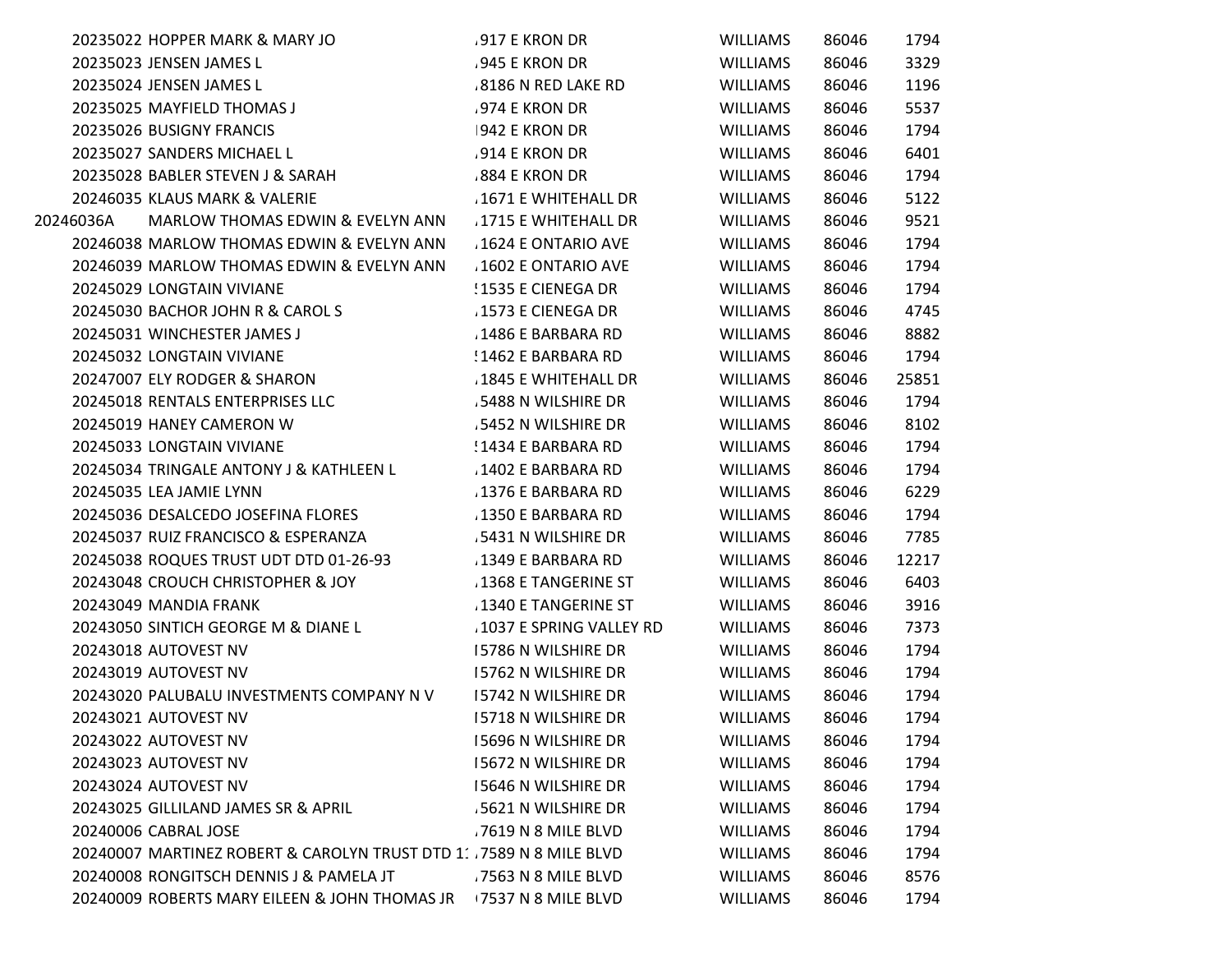| 20240010 HARRISON KATHLEEN M                                          | .7507 N 8 MILE BLVD         | <b>WILLIAMS</b> | 86046 | 1794  |
|-----------------------------------------------------------------------|-----------------------------|-----------------|-------|-------|
| 20240011 BOWMAN LEANNE                                                | .7483 N 8 MILE BLVD         | <b>WILLIAMS</b> | 86046 | 1794  |
| 20240012 PACHECO PAMELA A                                             | .7465 N 8 MILE BLVD         | <b>WILLIAMS</b> | 86046 | 1794  |
| 20240013 PACHECO PAMELA A                                             | .7421 N 8 MILE BLVD         | <b>WILLIAMS</b> | 86046 | 4967  |
| 20240014 WIESER HARRY R                                               | .7399 N 8 MILE BLVD         | WILLIAMS        | 86046 | 1794  |
| 20240015 WIESER HARRY R                                               | .7371 N 8 MILE BLVD         | <b>WILLIAMS</b> | 86046 | 1794  |
| 20240016 WIESER HARRY R                                               | .7337 N 8 MILE BLVD         | <b>WILLIAMS</b> | 86046 | 1461  |
| 20240017 COATES LEVI                                                  | .7315 N 8 MILE BLVD         | <b>WILLIAMS</b> | 86046 | 6218  |
| 20240018 GEORGE CHARLES A                                             | .639 E JANEL DR             | <b>WILLIAMS</b> | 86046 | 3538  |
| 20240021 BURGOS PHILIP J & RACHEL E                                   | .703 E JANEL DR             | <b>WILLIAMS</b> | 86046 | 6494  |
| 20246041 MARTINSON EDWARD H                                           | .1556 E ONTARIO AVE         | <b>WILLIAMS</b> | 86046 | 8230  |
| 20246042 LYNCH-PINA MARY ANN                                          | 1530 E ONTARIO AVE          | WILLIAMS        | 86046 | 8701  |
| 20246043 SISSON JOHN W & GEORGIA E                                    | .1504 E ONTARIO AVE         | <b>WILLIAMS</b> | 86046 | 7501  |
| 20246044 JONES BRIANNA L                                              | 1478 E ONTARIO AVE          | <b>WILLIAMS</b> | 86046 | 6639  |
| 20246045 CLARK JAMES ROBER SR                                         | .1458 E ONTARIO AVE         | WILLIAMS        | 86046 | 8445  |
| 20246046 HOWARTH SHARON L                                             | 1420 E ONTARIO AVE          | <b>WILLIAMS</b> | 86046 | 5045  |
| 20246047 WHITE ABIGAIL                                                | .5293 N WILSHIRE DR         | <b>WILLIAMS</b> | 86046 | 4526  |
| 20246048 SNOW STEVEN L LIVING TRUST DTD 6-6-17                        | .1435 E ONTARIO AVE         | <b>WILLIAMS</b> | 86046 | 4630  |
| 20246049 GIELBEDA JAMES THOMAS & MELISSA MICHEL 1481 E ONTARIO AVE    |                             | <b>WILLIAMS</b> | 86046 | 7946  |
| 20246050 KELLEY JUSTICE SUMMER & CHERIE DAVEYZIN . 1495 E ONTARIO AVE |                             | <b>WILLIAMS</b> | 86046 | 3782  |
| 20246051 WIETHORN BRANDON J & SHAMRA L                                | .1527 E ONTARIO AVE         | <b>WILLIAMS</b> | 86046 | 6662  |
| 20246054 HALL RANDY MICHAEL                                           | 1619 E ONTARIO AVE          | <b>WILLIAMS</b> | 86046 | 11943 |
| 20246055 CHESSER TARA L                                               | .1538 E CIENEGA DR          | WILLIAMS        | 86046 | 1553  |
| 20246056 ZABALA CARLOS R                                              | .1514 E CIENEGA DR          | WILLIAMS        | 86046 | 1794  |
| 20246057 ZABALA CARLOS R                                              | 1488 E CIENEGA DR           | <b>WILLIAMS</b> | 86046 | 10908 |
| 20246058 ALLEN CR & B FAMILY TRUST DTD 02-20-95                       | .1452 E CIENEGA DR          | WILLIAMS        | 86046 | 9089  |
| 20246059 ABBATOYE JAMES F                                             | 1418 E CIENEGA DR           | <b>WILLIAMS</b> | 86046 | 8094  |
| 20246060 POLKA DUSTIN J                                               | 1392 E CIENEGA DR           | <b>WILLIAMS</b> | 86046 | 6154  |
| 20246061 DPRM DIVERSIFIED LLC                                         | .5343 N WILSHIRE DR         | <b>WILLIAMS</b> | 86046 | 4836  |
| 20247051 ODELL JONATHAN ANDREW                                        | .1837 E TANGERINE ST        | WILLIAMS        | 86046 | 8268  |
| 20235001 GARCIA ABEL P & ANITA P                                      | .8479 N 8 MILE BLVD         | <b>WILLIAMS</b> | 86046 | 1794  |
| 20248007 HUBBARD THOMAS E & KATHRYN B                                 | 1687 E BROOK HILL RD        | <b>WILLIAMS</b> | 86046 | 1794  |
| 20248008 HUBBARD THOMAS E & KATHRYN B                                 | <b>1721 E BROOK HILL RD</b> | <b>WILLIAMS</b> | 86046 | 1794  |
| 20248009 HUBBARD THOMAS E & KATHRYN B                                 | 1749 E BROOK HILL RD        | <b>WILLIAMS</b> | 86046 | 1794  |
| 20248010 ECHEVERRIA PHILLIP & LEA                                     | 1777 E BROOK HILL RD        | <b>WILLIAMS</b> | 86046 | 9535  |
| 20246040 DEBAENST ANNE                                                | <b>11580 E ONTARIO AVE</b>  | <b>WILLIAMS</b> | 86046 | 1794  |
| 20247049 SAUNDERS STEVEN & SHERRY                                     | .1773 E TANGERINE ST        | <b>WILLIAMS</b> | 86046 | 1794  |
| 20247050 SAUNDERS STEVEN & SHERRY                                     | .1805 E TANGERINE ST        | <b>WILLIAMS</b> | 86046 | 1794  |
| 20248001 CHARALAMBOUS DANNY I                                         | 1511 E BROOK HILL RD        | <b>WILLIAMS</b> | 86046 | 1794  |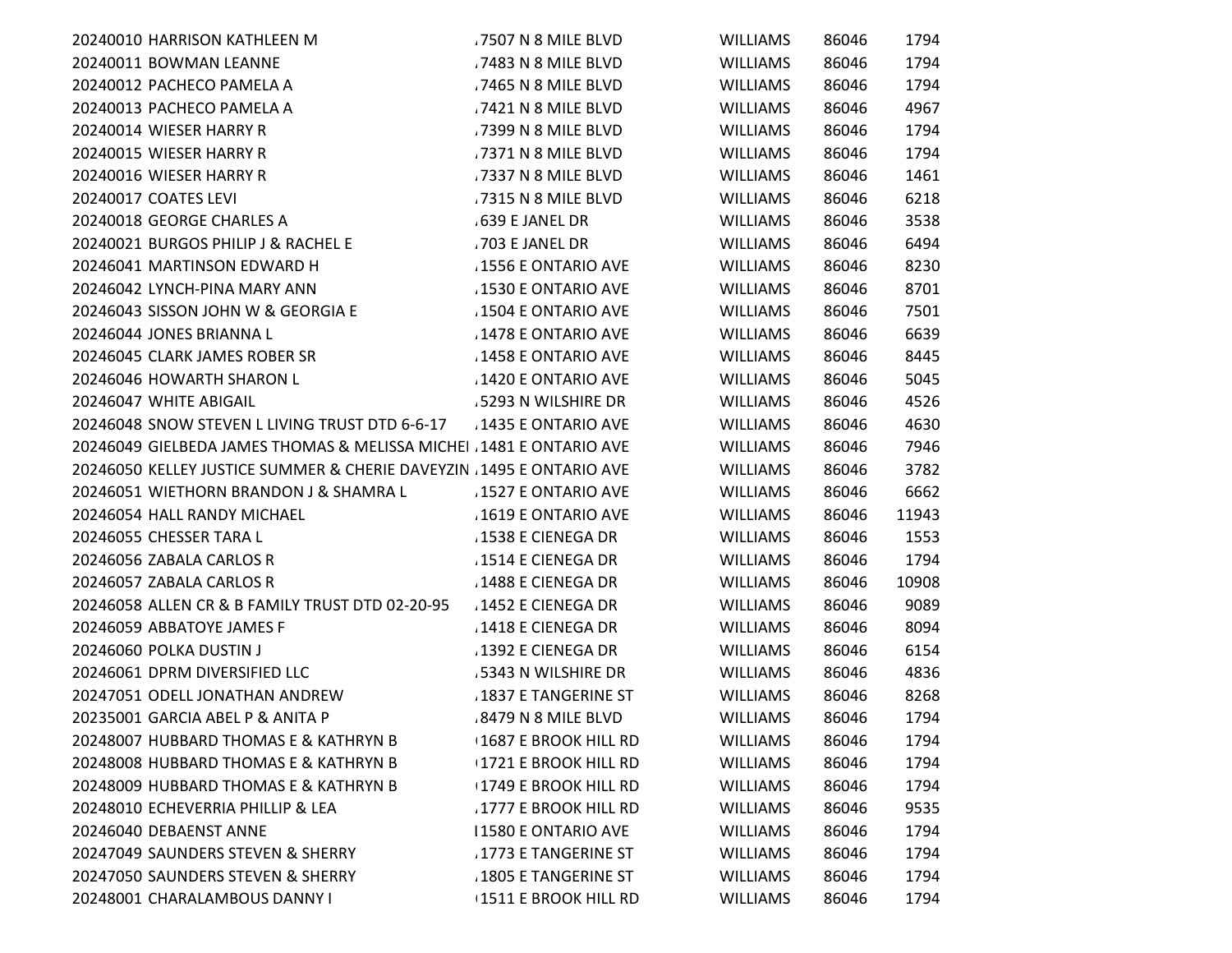|                   | 20248002 WILLIS LESLEY T                                               | .1543 E BROOK HILL RD       | <b>WILLIAMS</b> | 86046 | 15047 |
|-------------------|------------------------------------------------------------------------|-----------------------------|-----------------|-------|-------|
|                   | 20248003 CHARALAMBOUS DANNY I                                          | <b>1571 E BROOK HILL RD</b> | <b>WILLIAMS</b> | 86046 | 1794  |
|                   | 20248004 CHARALAMBOUS DANNY I                                          | <b>1599 E BROOK HILL RD</b> | <b>WILLIAMS</b> | 86046 | 1794  |
|                   | 20248005 PARKER RUSSELL F & KAREN S                                    | <b>1631 E BROOK HILL RD</b> | <b>WILLIAMS</b> | 86046 | 12955 |
|                   | 20248006 OWENS JEFFERY & PAMELA                                        | <b>1659 E BROOK HILL RD</b> | <b>WILLIAMS</b> | 86046 | 1794  |
|                   | 20244038 WOOLRIDGE ROBERT JR & MEAGAN                                  | 1877 E SAGEBRUSH RD         | <b>WILLIAMS</b> | 86046 | 5037  |
|                   | 20244039 BRUNO PETER F                                                 | 1975 E SAGEBRUSH RD         | <b>WILLIAMS</b> | 86046 | 8364  |
|                   | 20244040 DAVIE TIMOTHY G TRUST DTD 02-10-17                            | 1526 E SAGEBRUSH RD         | <b>WILLIAMS</b> | 86046 | 5732  |
|                   | 20245001 GONZALES GILBERT C                                            | 5333 N CUNNING BLVD         | <b>WILLIAMS</b> | 86046 | 1794  |
|                   | 20245002 MACLIN ROBERT & ANGELA                                        | 5357 N CUNNING BLVD         | <b>WILLIAMS</b> | 86046 | 6758  |
|                   | 20245003 CASKEY RIZALINA B                                             | 5371 N CUNNING BLVD         | <b>WILLIAMS</b> | 86046 | 7799  |
|                   | 20245004 QUIRIARTE SAMMY J                                             | .5401 N CUNNING BLVD        | <b>WILLIAMS</b> | 86046 | 3843  |
|                   | 20245005 FOUNDERS TITLE COMPANY                                        | 15439 N CUNNING BLVD        | <b>WILLIAMS</b> | 86046 | 1794  |
|                   | 20245006 FOUNDERS TITLE COMPANY                                        | 15461 N CUNNING BLVD        | <b>WILLIAMS</b> | 86046 | 1794  |
|                   | 20245007 FOUNDERS TITLE COMPANY                                        | <b>15485 N CUNNING BLVD</b> | <b>WILLIAMS</b> | 86046 | 1794  |
|                   | 20245008 MINNESOTA TITLE CO UT #576                                    | <b>5507 N CUNNING BLVD</b>  | <b>WILLIAMS</b> | 86046 | 1794  |
|                   | 20245009 FOUNDERS TITLE COMPANY                                        | <b>15531 N CUNNING BLVD</b> | <b>WILLIAMS</b> | 86046 | 1794  |
|                   | 20245010 WIRTH JOELLE A LIVING TRUST DTD 12-01-20 5553 N CUNNING BLVD  |                             | <b>WILLIAMS</b> | 86046 | 1794  |
|                   | 20245011 WIRTH JOELLE A LIVING TRUST DTD 12-01-20 .5577 N CUNNING BLVD |                             | <b>WILLIAMS</b> | 86046 | 1794  |
|                   | 20245012 SKOOG NATHAN O & VANESSA L LIVING TRUS 5626 N WILSHIRE DR     |                             | <b>WILLIAMS</b> | 86046 | 1794  |
| 20245013 AXXO LLC |                                                                        | 5602 N WILSHIRE DR          | <b>WILLIAMS</b> | 86046 | 1794  |
|                   | 20245014 AUSTIN GARRETT & KATHLEEN                                     | .5578 N WILSHIRE DR         | <b>WILLIAMS</b> | 86046 | 1794  |
| 20245015 AXXO LLC |                                                                        | .5554 N WILSHIRE DR         | <b>WILLIAMS</b> | 86046 | 1794  |
|                   | 20245016 YELLOW HAWK CYNTHIA & JOHN                                    | .5532 N WILSHIRE DR         | <b>WILLIAMS</b> | 86046 | 6607  |
| 20213004C         | PARTIN PENNY C REVOCABLE TRUST DTD 10-C 121 W COPPERHEAD RD            |                             | <b>WILLIAMS</b> | 86046 | 8538  |
|                   | 20213006 SMITH PHILIP L & CHARLENE REVOCABLE LIVII .50 W COPPERHEAD RD |                             | <b>WILLIAMS</b> | 86046 | 7347  |
|                   | 20239010 PROFFER TOBIN                                                 | <b>681 E VENTURA AVE</b>    | <b>WILLIAMS</b> | 86046 | 7553  |
|                   | 20239011 HOWELL STANFORD L                                             | 808 E HOCTOR RD             | <b>WILLIAMS</b> | 86046 | 12084 |
|                   | 20239012 LEIVAS DAVID MICHAEL                                          | .860 E HOCTOR RD            | <b>WILLIAMS</b> | 86046 | 7965  |
|                   | 20239013 DEGUZMAN TRUST DTD 03-31-00                                   | 890 E HOCTOR RD             | <b>WILLIAMS</b> | 86046 | 1794  |
|                   | 20239014 DEGUZMAN TRUST DTD 03-31-00                                   | 908 E HOCTOR RD             | <b>WILLIAMS</b> | 86046 | 1794  |
|                   | 20239015 CAIN CAMERON J                                                | .925 E HOCTOR RD            | <b>WILLIAMS</b> | 86046 | 6534  |
|                   | 20202074 THOMPSON CAROLE S                                             | .1552 E LOMAKI LN           | <b>WILLIAMS</b> | 86046 | 54865 |
|                   | 20239034 WELCH MAX R JT ; WOOD DONNA F JT                              | .935 E VENTURA AVE          | <b>WILLIAMS</b> | 86046 | 1857  |
|                   | 20239035 VIKAS ANASTASSIOS & A M                                       | 915 E VENTURA AVE           | <b>WILLIAMS</b> | 86046 | 1794  |
|                   | 20239036 MUNOZ ANTONIO C & PATRICIA R                                  | <b>877 E VENTURA AVE</b>    | <b>WILLIAMS</b> | 86046 | 1801  |
|                   | 20239037 SLAUGHTER JOSEPH III & MARTHA                                 | 861 E VENTURA AVE           | WILLIAMS        | 86046 | 11698 |
|                   | 20239038 SLAUGHTER JOSEPH & MARTHA                                     | 821 E VENTURA AVE           | WILLIAMS        | 86046 | 1794  |
|                   | 20239039 ULASZEWSKI THOMAS L SR & BARBARA A                            | .789 E VENTURA AVE          | <b>WILLIAMS</b> | 86046 | 1794  |
|                   |                                                                        |                             |                 |       |       |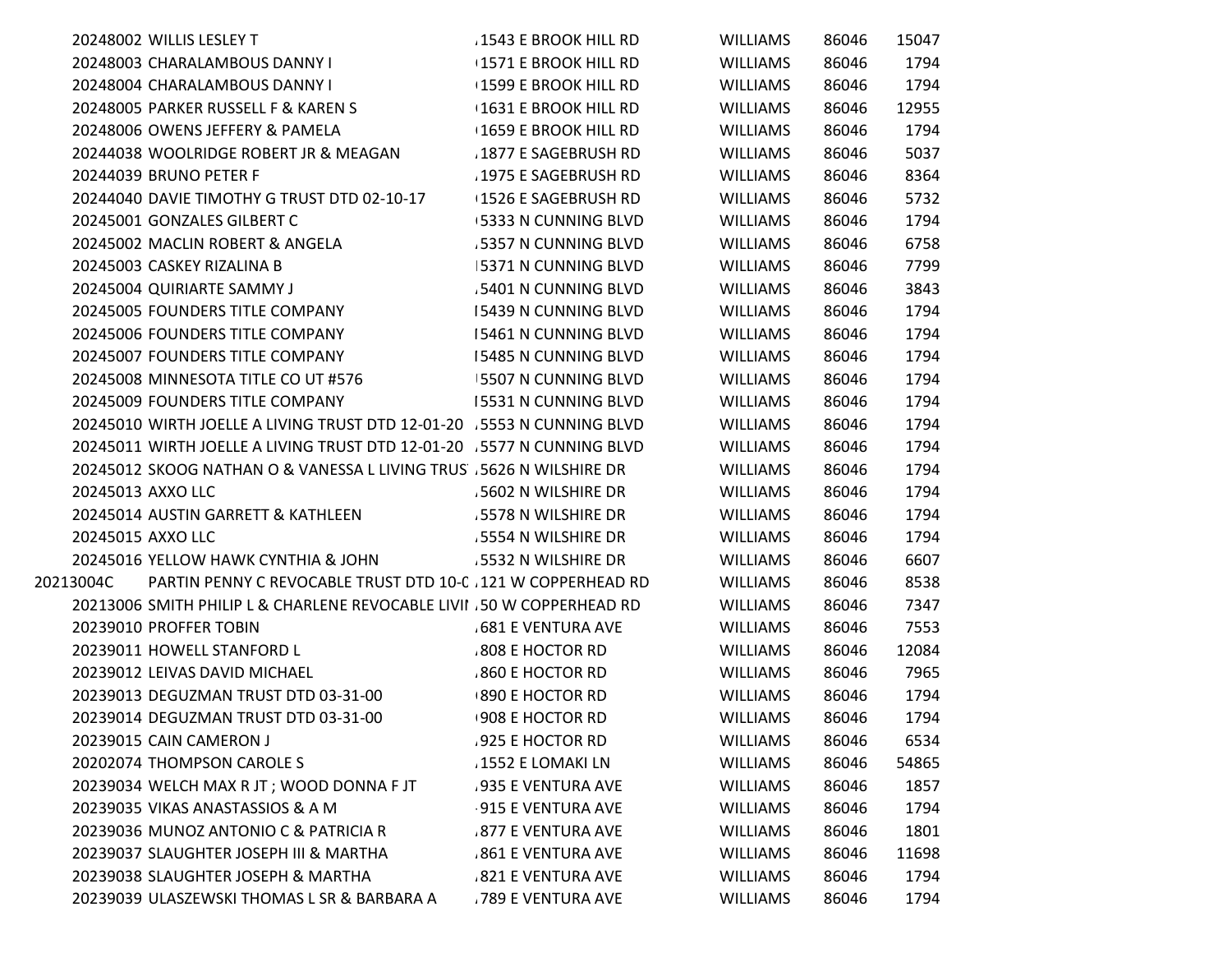|           | 20240037 GREEN KAREN B                                                  | .7682 N IRON BUFFALO RD    | <b>WILLIAMS</b> | 86046 | 3165  |
|-----------|-------------------------------------------------------------------------|----------------------------|-----------------|-------|-------|
|           | 20240038 PHOEVALLY PROPERTIES LLC                                       | 17338 N STATE ROUTE 64 #0  | <b>WILLIAMS</b> | 86046 | 2924  |
|           | 20235002 GARCIA MARK P                                                  | .8455 N 8 MILE BLVD        | <b>WILLIAMS</b> | 86046 | 1794  |
|           | 20235003 GARCIA DANIEL P                                                | .8431 N 8 MILE BLVD        | <b>WILLIAMS</b> | 86046 | 1794  |
|           | 20243058 ELDER JACQUE                                                   | .1284 E SAGEBRUSH RD       | <b>WILLIAMS</b> | 86046 | 3358  |
|           | 20243059 CRUZ LISA M & JUAN J                                           | .1174 E SAGEBRUSH RD       | <b>WILLIAMS</b> | 86046 | 10324 |
|           | 20244001 ROKALA ELWOOD                                                  | .1543 E BARBARA RD         | <b>WILLIAMS</b> | 86046 | 5587  |
|           | 20244002 TORRANCE JOHN P LIVING TRUST DTD 09-15-( . 1560 E TANGERINE ST |                            | <b>WILLIAMS</b> | 86046 | 4121  |
|           | 20244003 WILHITE TERRANCE A & DOLORES JT                                | 1534 E TANGERINE ST        | <b>WILLIAMS</b> | 86046 | 17202 |
|           | 20244004 WARMAN RHONDA L                                                | <b>1502 E TANGERINE ST</b> | <b>WILLIAMS</b> | 86046 | 10631 |
|           | 20244005 DARLING ROY A                                                  | 1481 E TANGERINE ST        | <b>WILLIAMS</b> | 86046 | 7156  |
|           | 20245017 ESPARZA MARIO ANDRES                                           | 5508 N WILSHIRE DR         | <b>WILLIAMS</b> | 86046 | 1794  |
|           | 20248011 DEUTSCH FREDERICK YALE                                         | .1809 E BROOK HILL RD      | <b>WILLIAMS</b> | 86046 | 1794  |
|           | 20248012 VANCLEAVE SAMUEL J & LEILA M                                   | 1841 E BROOK HILL RD       | <b>WILLIAMS</b> | 86046 | 1794  |
|           | 20248013 BOSWELL FRANK B & LYN                                          | .1867 E BROOK HILL RD      | <b>WILLIAMS</b> | 86046 | 8015  |
|           | 20248014 SPURRIER KRIS                                                  | 1893 E BROOK HILL RD       | <b>WILLIAMS</b> | 86046 | 1794  |
|           | 20248015 SPURRIER KRIS                                                  | 1921 E BROOK HILL RD       | <b>WILLIAMS</b> | 86046 | 1794  |
|           | 20248016 EISENBERG LINDA                                                | .1953 E BROOK HILL RD      | <b>WILLIAMS</b> | 86046 | 1794  |
|           | 20248017 EISENBERG LINDA                                                | 1946 E PROSPECT LN         | <b>WILLIAMS</b> | 86046 | 2236  |
|           | 20248018 DIEHL LAWRENCE T JR & CAROLINA G                               | 1944 E PROSPECT LN         | <b>WILLIAMS</b> | 86046 | 3711  |
|           | 20248019 PROUDFOOT FAMILY TRUST                                         | 1904 E PROSPECT LN         | <b>WILLIAMS</b> | 86046 | 7434  |
|           | 20248020 JAKOVAC PAUL & PORTIA                                          | 1872 E PROSPECT LN         | <b>WILLIAMS</b> | 86046 | 1794  |
|           | 20248021 MORRIS ROBERT M & SHELLEY M                                    | 1830 E PROSPECT LN         | <b>WILLIAMS</b> | 86046 | 1196  |
| 20248022A | WILSON GARY S & BETTY J                                                 | 1802 E PROSPECT LN         | <b>WILLIAMS</b> | 86046 | 9215  |
|           | 20248024 STEVENS JOEL                                                   | 1756 E PROSPECT LN         | <b>WILLIAMS</b> | 86046 | 1794  |
|           | 20248025 STEVENS JOEL                                                   | 1724 E PROSPECT LN         | <b>WILLIAMS</b> | 86046 | 1794  |
|           | 20248026 BLUE RIBBON INDUSTRIES INC                                     | 1696 E PROSPECT LN         | <b>WILLIAMS</b> | 86046 | 1794  |
|           | 20248027 HARWOOD CHRISTOPHER                                            | 1662 E PROSPECT LN         | <b>WILLIAMS</b> | 86046 | 6997  |
|           | 20248028 BENJAMIN BANIPAL M                                             | 1634 E PROSPECT LN         | <b>WILLIAMS</b> | 86046 | 1794  |
|           | 20248029 JAMES JOSEPH L & PATRICIA M                                    | .1608 E PROSPECT LN        | <b>WILLIAMS</b> | 86046 | 1794  |
|           | 20248030 PARKLLAN RICHARD W                                             | .1576 E PROSPECT LN        | <b>WILLIAMS</b> | 86046 | 11562 |
|           | 20248031 MCGUIRE CODY                                                   | 1544 E PROSPECT LN         | <b>WILLIAMS</b> | 86046 | 8967  |
|           | 20248032 BUTZLAFF CHRISTOPHER D                                         | 1518 E PROSPECT LN         | <b>WILLIAMS</b> | 86046 | 7865  |
|           | 20248033 SLACK DAVID                                                    | 1478 E PROSPECT LN         | <b>WILLIAMS</b> | 86046 | 6838  |
|           | 20248034 TRIPLETT JONATHAN W                                            | .1676 E WHITEHALL DR       | <b>WILLIAMS</b> | 86046 | 6442  |
|           | 20236032 SCHLEICHER BILL                                                | 1024 E ALIMOS WAY          | <b>WILLIAMS</b> | 86046 | 1794  |
|           | 20240030 HAYS RICK & KATHY                                              | .7492 N IRON BUFFALO RD    | <b>WILLIAMS</b> | 86046 | 8289  |
|           | 20240031 DOROFY MICHELE JULIA                                           | .7516 N IRON BUFFALO RD    | <b>WILLIAMS</b> | 86046 | 1794  |
|           | 20240032 MILLER LISA                                                    | .7538 N IRON BUFFALO RD    | <b>WILLIAMS</b> | 86046 | 8050  |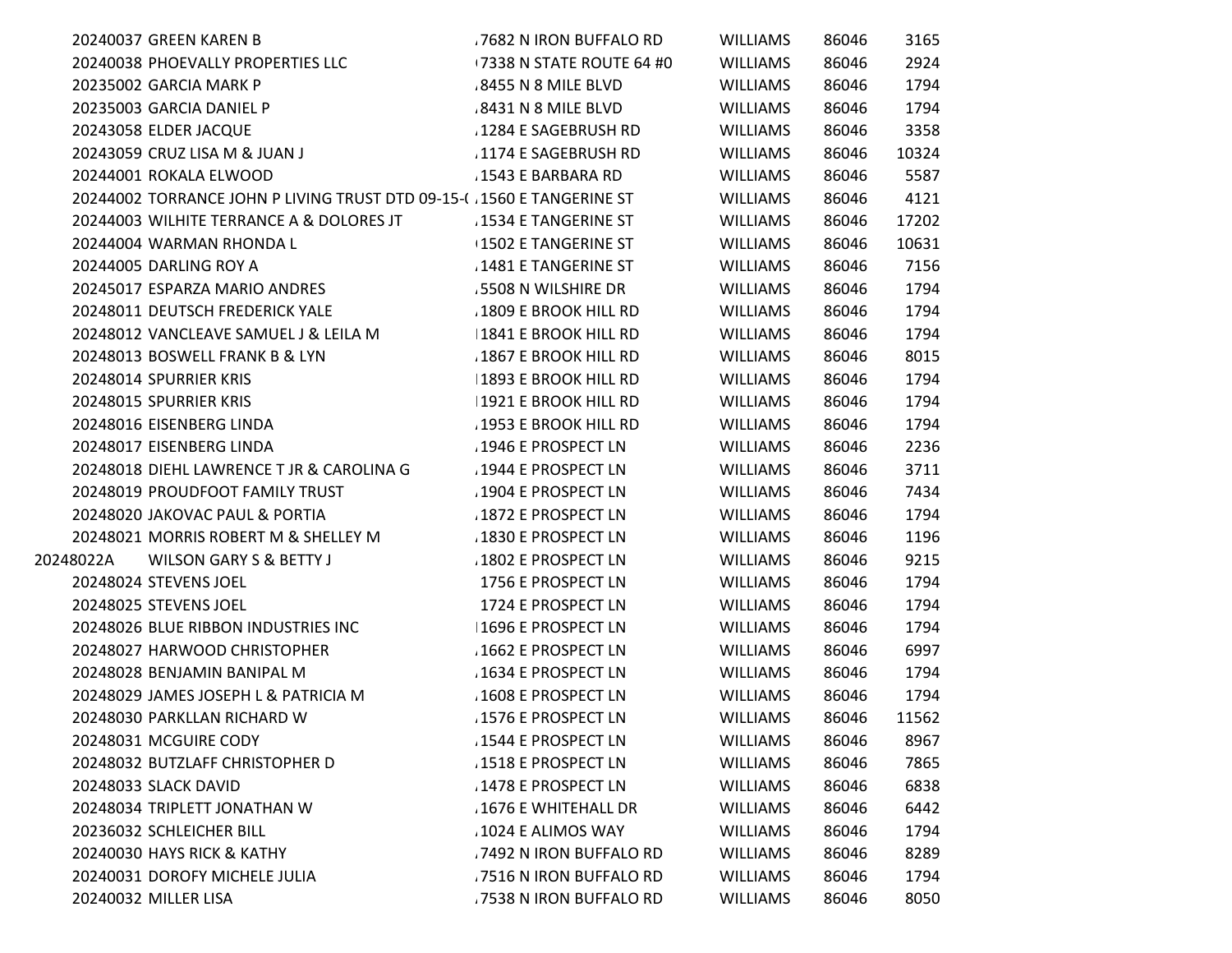| 20240033 ARNOLD SUSAN                                                 | .7560 N IRON BUFFALO RD     | <b>WILLIAMS</b> | 86046 | 4088  |
|-----------------------------------------------------------------------|-----------------------------|-----------------|-------|-------|
| 20246005 JUVE BRADEN & LEAH                                           | .5125 N CUNNING BLVD        | <b>WILLIAMS</b> | 86046 | 6209  |
| 20246006 HOWARD BEVERLY ANN                                           | 5149 N CUNNING BLVD         | <b>WILLIAMS</b> | 86046 | 1794  |
| 20246007 GOLDHOUR SCHLOMO                                             | <b>J5171 N CUNNING BLVD</b> | <b>WILLIAMS</b> | 86046 | 1794  |
| 20246008 KOLENECHENKO SERGEI LIVING TRUST DTD 01 .5195 N CUNNING BLVD |                             | <b>WILLIAMS</b> | 86046 | 1794  |
| 20243030 DOBIESZ TRUST DTD 02-08-07                                   | 5751 N WILSHIRE DR          | <b>WILLIAMS</b> | 86046 | 1794  |
| 20243031 MESSIER MATHEW J                                             | 1220 E TANGERINE ST         | <b>WILLIAMS</b> | 86046 | 1196  |
| 20243032 MATZDORFF LARRY & JOYCE                                      | 1272 E TANGERINE ST         | <b>WILLIAMS</b> | 86046 | 0     |
| 20243033 OSTERMILLER RONNY K                                          | 5766 N JULIANE DR           | <b>WILLIAMS</b> | 86046 | 4760  |
| 20243034 OSTERMILLER RON                                              | 5744 N JULIANE DR           | <b>WILLIAMS</b> | 86046 | 1794  |
| 20243035 LEONE NICOLE R                                               | 5704 N JULIANE DR           | <b>WILLIAMS</b> | 86046 | 4504  |
| 20243036 HAYDEN RAYMOND & MARGARET TRUST DTD 5692 N JULIANE DR        |                             | <b>WILLIAMS</b> | 86046 | 1794  |
| 20243037 BAZDORF DENNA D                                              | .5676 N JULIANE DR          | <b>WILLIAMS</b> | 86046 | 12760 |
| 20243038 KAPON KENNETH B                                              | <b>5685 N JULIANE DR</b>    | <b>WILLIAMS</b> | 86046 | 1794  |
| 20243039 KAPON KENNETH B                                              | 5705 N JULIANE DR           | WILLIAMS        | 86046 | 1196  |
| 20243040 AMBRO JOHN RAYMOND                                           | $1401$ E TINA CIR           | <b>WILLIAMS</b> | 86046 | 1196  |
| 20243041 IG HOLDINGS INC                                              | 1404 E TINA CIR             | <b>WILLIAMS</b> | 86046 | 16925 |
| 20243042 HUNTER CAROLENE R TRUST DTD 03-17-16                         | <b>5625 N JULIANE DR</b>    | <b>WILLIAMS</b> | 86046 | 2804  |
| 20243043 CODY STEVEN D                                                | .5587 N JULIANE DR          | <b>WILLIAMS</b> | 86046 | 8125  |
| 20243044 MESSENGER NORMAN C                                           | .1486 E TANGERINE ST        | <b>WILLIAMS</b> | 86046 | 12812 |
| 20243045 AMBRO JOHN & KAPON ELLEN                                     | $\pm 1462$ E TANGERINE ST   | <b>WILLIAMS</b> | 86046 | 1794  |
| 20243046 PATTON NANCIE L                                              | 1430 E TANGERINE ST         | <b>WILLIAMS</b> | 86046 | 2243  |
| 20243047 TORRANCE JOHN P LIVING TRUST 9-15-05                         | .1380 E TANGERINE ST        | <b>WILLIAMS</b> | 86046 | 7931  |
| 20235034 ROCHA ERIC M & HALLEY A CPWROS                               | .951 E HOCTOR RD            | <b>WILLIAMS</b> | 86046 | 1196  |
| 20235035 FIRST AMERICAN TITLE INSURANCE COMPANY 973 E HOCTOR RD       |                             | <b>WILLIAMS</b> | 86046 | 1794  |
| 20235036 KURTH KARL                                                   | 8273 N 8 MILE BLVD          | <b>WILLIAMS</b> | 86046 | 1794  |
| 20235037 GOUDREAU ANTHONY J                                           | 8244 N 8 MILE BLVD          | <b>WILLIAMS</b> | 86046 | 4784  |
| 20235038 FULTON GERALD                                                | 8211 N 8 MILE BLVD          | <b>WILLIAMS</b> | 86046 | 1196  |
| 20235039 STRONG SHAWN RENEE ; SALAZAR GERALD EL 8206 N 8 MILE BLVD    |                             | <b>WILLIAMS</b> | 86046 | 1794  |
| 20235040 CLARK CHRISTOPHER C                                          | .8161 N 8 MILE BLVD         | <b>WILLIAMS</b> | 86046 | 1887  |
| 20235041 CZECK NORMA K                                                | .8135 N 8 MILE BLVD         | <b>WILLIAMS</b> | 86046 | 1794  |
| 20247027 HOULAHAN PADRAIG J                                           | 1725 E ONTARIO AVE          | <b>WILLIAMS</b> | 86046 | 6969  |
| 20247028 MMC INVESTMENTS LLC                                          | .1753 E ONTARIO AVE         | <b>WILLIAMS</b> | 86046 | 14514 |
| 20247031 SULLIVAN CYNTHIA ANNE                                        | .1648 E CIENEGA DR          | WILLIAMS        | 86046 | 1794  |
| 20247032 MADRID LORENZO G & VIRGINIA                                  | 1626 E CIENEGA DR           | <b>WILLIAMS</b> | 86046 | 1794  |
| 20247033 BRANSON MICHAEL                                              | .1606 E CIENEGA DR          | <b>WILLIAMS</b> | 86046 | 5921  |
| 20247034 RICO ANGEL                                                   | .1586 E CIENEGA DR #0       | <b>WILLIAMS</b> | 86046 | 1794  |
| 20247035 RICO ANGEL                                                   | 1584 E CIENEGA DR           | <b>WILLIAMS</b> | 86046 | 10531 |
| 20247036 LOISIDES TRUST DTD 06-15-92                                  | 1583 E CIENEGA DR           | <b>WILLIAMS</b> | 86046 | 1794  |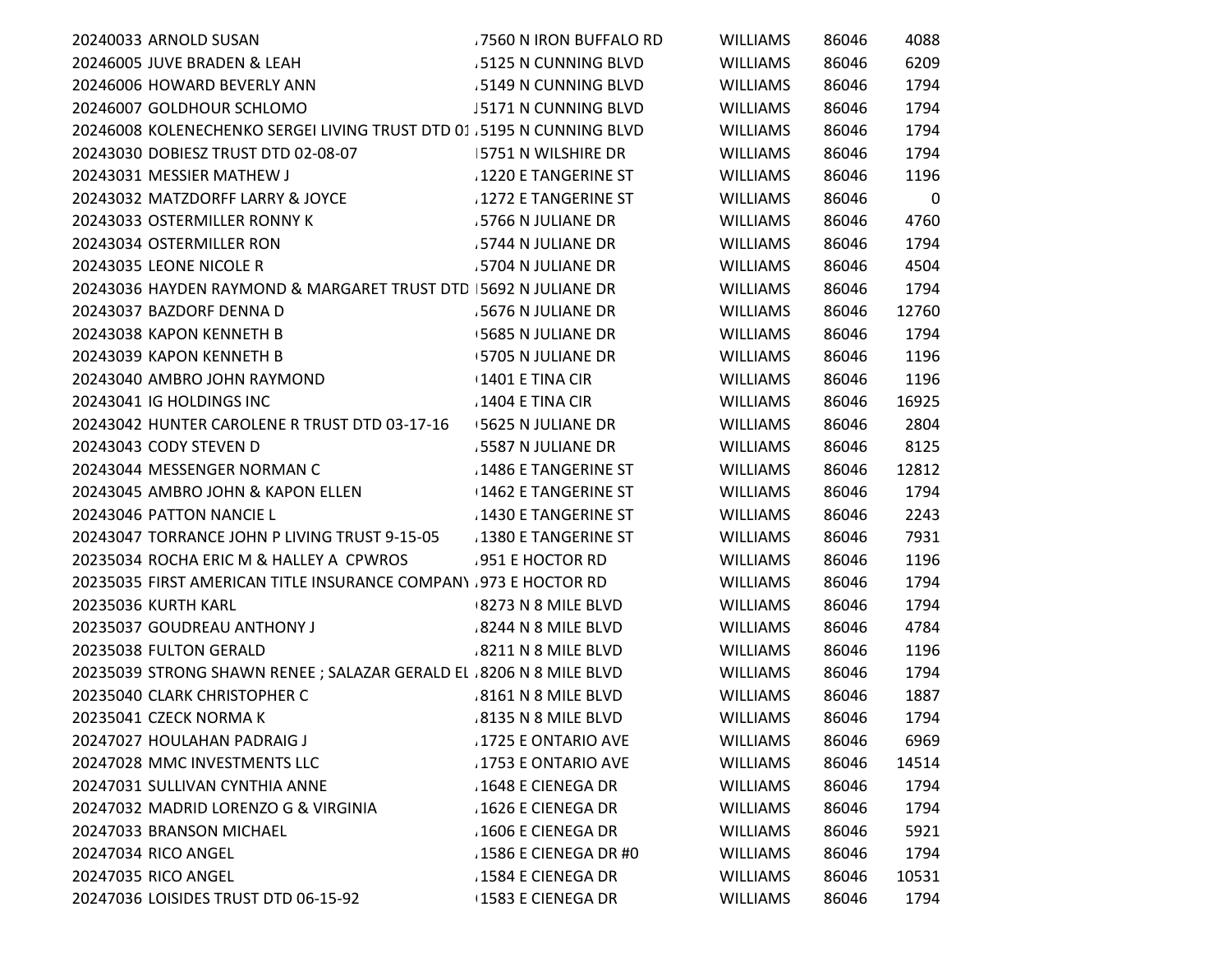|           | 20247037 WIXSON HAROLD ROBERT & MARY ELIZABETH . 1619 E CIENEGA DR         |                             | <b>WILLIAMS</b> | 86046 | 8235  |
|-----------|----------------------------------------------------------------------------|-----------------------------|-----------------|-------|-------|
|           | 20247038 MANDEVILLE HAROLD EDWARD FAMILY TRUS 1639 E CIENEGA DR            |                             | <b>WILLIAMS</b> | 86046 | 6345  |
|           | 20247039 PAYNE ANTHONY O                                                   | 1651 E CIENEGA DR           | <b>WILLIAMS</b> | 86046 | 1794  |
|           | 20247040 HOPPER GAYRON & DIANA                                             | .1574 E BARBARA RD          | <b>WILLIAMS</b> | 86046 | 1794  |
|           | 20247043 FRISK MICHAEL & SOMMER                                            | .1508 E BARBARA RD          | <b>WILLIAMS</b> | 86046 | 5140  |
|           | 20244031 MASON DENVER M & ANDREA CARSTEN                                   | +1529 E SAGEBRUSH RD        | <b>WILLIAMS</b> | 86046 | 5107  |
|           | 20244032 HOESEL II LIVING TRUST DTD 09-08-03                               | 1583 E SAGEBRUSH RD         | <b>WILLIAMS</b> | 86046 | 4814  |
|           | 20244033 KILLINSWORTH GARY & JOSEFINA                                      | 1623 E SAGEBRUSH RD         | <b>WILLIAMS</b> | 86046 | 5190  |
|           | 20244034 BIBBIE DUANE A & LATONYA                                          | 1669 E SAGEBRUSH RD         | <b>WILLIAMS</b> | 86046 | 4674  |
|           | 20244035 SWARTS DAVID SCOTT                                                | 1721 E SAGEBRUSH RD         | <b>WILLIAMS</b> | 86046 | 6357  |
|           | 20244036 ROBERTSON KATHLEEN L                                              | 1825 E SAGEBRUSH RD         | <b>WILLIAMS</b> | 86046 | 3533  |
|           | 20244037 COOPEDGE JOHN R & SUSAN R                                         | 1843 E SAGEBRUSH RD         | WILLIAMS        | 86046 | 6577  |
|           | 20243015 HAEHN DENNIS RAYMOND JR & RHONDA LYN .5870 N WILSHIRE DR          |                             | <b>WILLIAMS</b> | 86046 | 15583 |
|           | 20243016 HAEHN DENNIS R & RHONDA L                                         | 5832 N WILSHIRE DR          | <b>WILLIAMS</b> | 86046 | 1794  |
|           | 20243017 HAEHN DENNIS RAYMOND JR & RHONDA LYN .5808 N WILSHIRE DR          |                             | <b>WILLIAMS</b> | 86046 | 1794  |
|           | 20239040 ZABALA PEDRO & CHRISTINE                                          | .757 E VENTURA AVE          | <b>WILLIAMS</b> | 86046 | 4024  |
|           | 20240001 WHITFORD PAUL B & LILI R                                          | .700 E VENTURA AVE          | <b>WILLIAMS</b> | 86046 | 1623  |
|           | 20240002 WHITFORD PAUL B & LILI R                                          | .7719 N 8 MILE BLVD         | <b>WILLIAMS</b> | 86046 | 1794  |
|           | 20240003 SITZER WILLIAM H JR & BECKY J                                     | .7697 N 8 MILE BLVD         | <b>WILLIAMS</b> | 86046 | 1163  |
|           | 20248060 THUNDERBIRD INVESTMENT & DEVELOPMEN 1827 E PROSPECT LN            |                             | <b>WILLIAMS</b> | 86046 | 1794  |
|           | 20248061 THUNDERBIRD INVESTMENT & DEVELOPMEN 1793 E PROSPECT LN            |                             | <b>WILLIAMS</b> | 86046 | 1794  |
|           | 20248062 YAW WILLIAM                                                       | 1753 E PROSPECT LN          | <b>WILLIAMS</b> | 86046 | 6861  |
|           | 20248063 WINCHESTER SUSAN                                                  | 1729 E PROSPECT LN          | <b>WILLIAMS</b> | 86046 | 7449  |
|           | 20248064 BRANE LIVING TRUST DTD 07-13-11                                   | .1695 E PROSPECT LN         | <b>WILLIAMS</b> | 86046 | 1794  |
|           | 20248065 STEWART RICHARD JOSEPH                                            | 1628 E WHITEHALL DR         | <b>WILLIAMS</b> | 86046 | 2243  |
|           | 20249001 BUSIGNY FRANCIS                                                   | 6968 N LAS PALMAS DR        | <b>WILLIAMS</b> | 86046 | 1794  |
| 20240023A | TALBOT BERRYMAN WAYNE                                                      | .7364 N IRON BUFFALO RD     | <b>WILLIAMS</b> | 86046 | 6846  |
|           | 20240025 ELIAS SABRINA                                                     | .7392 N IRON BUFFALO RD     | <b>WILLIAMS</b> | 86046 | 6869  |
|           | 20240026 TARANTO MONROE A & LINDA M CPWROS                                 | 7412 N IRON BUFFALO RD      | <b>WILLIAMS</b> | 86046 | 3724  |
|           | 20240027 SARKIS LARRY                                                      | .7434 N IRON BUFFALO RD     | WILLIAMS        | 86046 | 1794  |
|           | 20240028 SPIVEY ERMA SUE                                                   | .7450 N IRON BUFFALO RD     | <b>WILLIAMS</b> | 86046 | 5290  |
|           | 20240029 LONG JOHN O                                                       | 7472 N IRON BUFFALO RD      | <b>WILLIAMS</b> | 86046 | 1196  |
|           | 20242007 BECK RICHARD L & CONNIE J REVOCABLE LIVII . 379 E MOCKING BIRD LN |                             | <b>WILLIAMS</b> | 86046 | 3050  |
| 20202034R | RICHARDSON MARK A & DONNA H                                                | 792 SHOOTING STAR LN        | <b>WILLIAMS</b> | 86046 | 23138 |
| 20202034S | JAPINK PATRICK H J & SUSAN D                                               | <b>690 SHOOTING STAR LN</b> | <b>WILLIAMS</b> | 86046 | 5579  |
|           | 20239003 VIGIL BLAIR                                                       | .7955 N 8 MILE BLVD         | <b>WILLIAMS</b> | 86046 | 1794  |
|           | 20239004 VIGIL BLAIR                                                       | .7939 N 8 MILE BLVD         | WILLIAMS        | 86046 | 1794  |
|           | 20239005 ZABALA CHRISTINA                                                  | .7903 N 8 MILE BLVD         | <b>WILLIAMS</b> | 86046 | 8438  |
|           | 20247022 MARLOW THOMAS EDWIN & EVELYN ANN                                  | 1632 E ONTARIO AVE          | <b>WILLIAMS</b> | 86046 | 1794  |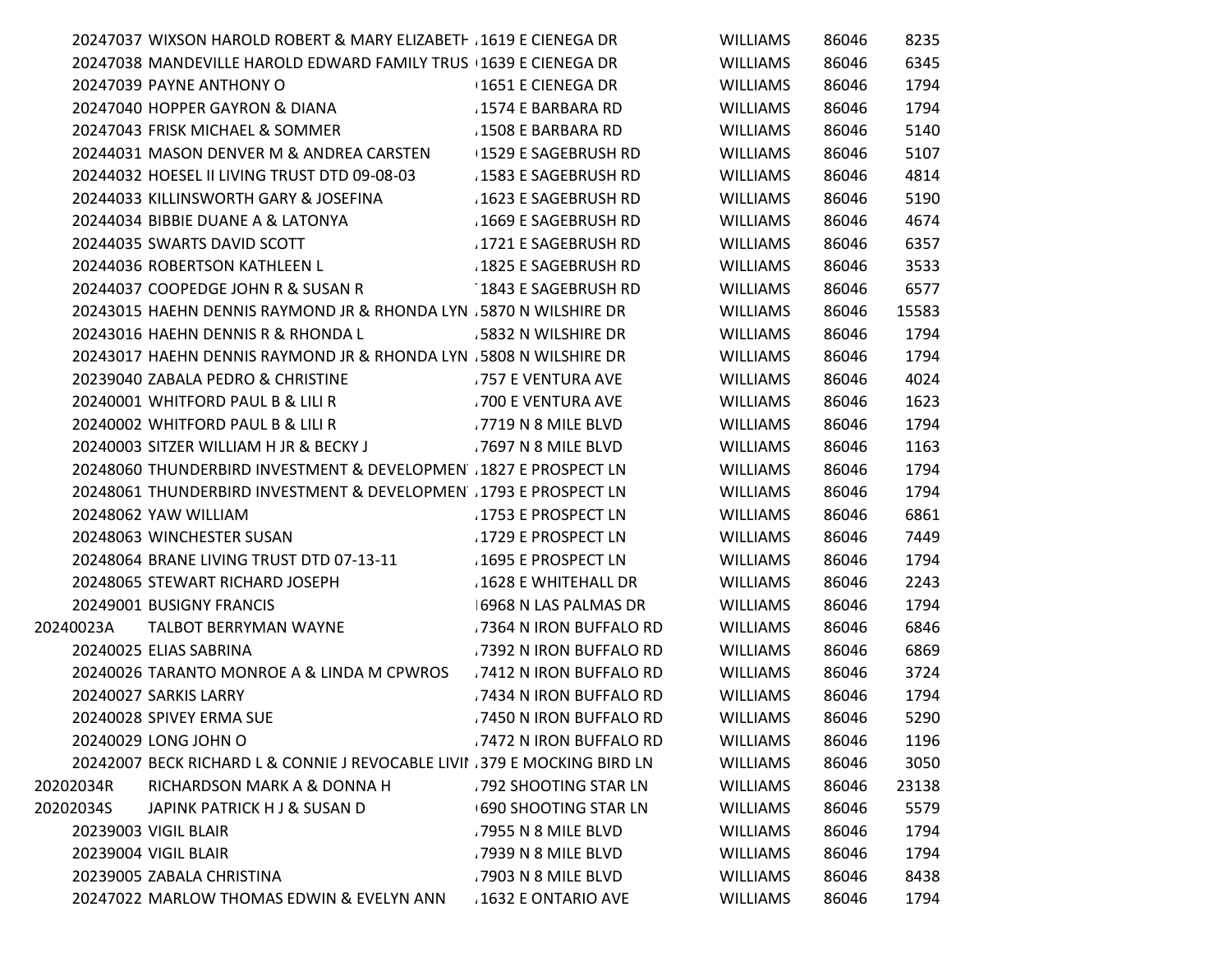|           | 20247023 VANTIEL MARTINO                                             | .1637 E ONTARIO AVE         | <b>WILLIAMS</b> | 86046 | 12396 |
|-----------|----------------------------------------------------------------------|-----------------------------|-----------------|-------|-------|
|           | 20247024 HAINES DENNIS B & LESLIE M                                  | 1669 E ONTARIO AVE          | <b>WILLIAMS</b> | 86046 | 1794  |
|           | 20247025 HAINES DENNIS B & LESLIE M                                  | 1681 E ONTARIO AVE          | <b>WILLIAMS</b> | 86046 | 6787  |
|           | 20247026 HAINES DENNIS B & LESLIE M                                  | 1707 E ONTARIO AVE          | <b>WILLIAMS</b> | 86046 | 5159  |
|           | 20248035 BRITO ZACKARY J                                             | 1702 E WHITEHALL DR         | <b>WILLIAMS</b> | 86046 | 7381  |
|           | 20248036 QUIRIARTE SAMMY J                                           | .1718 E WHITEHALL DR        | <b>WILLIAMS</b> | 86046 | 3884  |
|           | 20248037 KIRACOFE BURLEY & LOIS K                                    | .1732 E WHITEHALL DR        | <b>WILLIAMS</b> | 86046 | 5661  |
|           | 20248038 HEERSEMA DAVID                                              | 1754 E WHITEHALL DR         | <b>WILLIAMS</b> | 86046 | 10037 |
|           | 20248039 MCNABB SEAN                                                 | 1782 E WHITEHALL DR         | <b>WILLIAMS</b> | 86046 | 16607 |
|           | 20248040 DELOZIER TAMMY                                              | 1796 E WHITEHALL DR         | <b>WILLIAMS</b> | 86046 | 6393  |
|           | 20248041 HERNANDEZ RUBEN C LIVING TRUST DTD 07-( 1828 E WHITEHALL DR |                             | <b>WILLIAMS</b> | 86046 | 2835  |
|           | 20248042 DILETTOSO NICHOLAS                                          | 1856 E WHITEHALL DR         | WILLIAMS        | 86046 | 5229  |
|           | 20248043 STURMAN JEFFREY N                                           | .1904 E WHITEHALL DR        | <b>WILLIAMS</b> | 86046 | 8130  |
|           | 20248044 JONES WALTER THOMAS & DEBORA A                              | .1926 E WHITEHALL DR        | <b>WILLIAMS</b> | 86046 | 6975  |
|           | 20248045 CRUMLY RICHARD C & JANET                                    | .1956 E WHITEHALL DR        | <b>WILLIAMS</b> | 86046 | 1794  |
|           | 20248046 FEJT BARBARA JO                                             | 5322 N SAGEBRUSH RD         | <b>WILLIAMS</b> | 86046 | 8651  |
|           | 20248047 WINCHESTER MARSHALL & SOOK JUNG                             | 5304 N SAGEBRUSH RD         | <b>WILLIAMS</b> | 86046 | 3723  |
|           | 20248048 WINCHESTER MARSHALL & SOOK JUNG                             | 5270 N SAGEBRUSH RD         | <b>WILLIAMS</b> | 86046 | 1794  |
|           | 20248049 VANBUREN FRANK PAUL & MIKKI E                               | .5232 N SAGEBRUSH RD        | <b>WILLIAMS</b> | 86046 | 14133 |
|           | 20248050 LARSEN DAN CHARLES & JANET ELAINE                           | +5212 N SAGEBRUSH RD        | <b>WILLIAMS</b> | 86046 | 1794  |
|           | 20248051 OSCHINSKY SUZANNE                                           | 15186 N SAGEBRUSH RD        | <b>WILLIAMS</b> | 86046 | 1794  |
|           | 20248052 LARSEN DAN CHARLES & JANET ELAINE                           | 5156 N SAGEBRUSH RD         | <b>WILLIAMS</b> | 86046 | 1794  |
|           | 20248053 LARSEN DAN CHARLES & JANET ELAINE                           | <b>1901 E PROSPECT LN</b>   | <b>WILLIAMS</b> | 86046 | 1794  |
|           | 20248054 LARSEN DAN CHARLES & JANET ELAINE                           | +1869 E PROSPECT LN         | <b>WILLIAMS</b> | 86046 | 1794  |
|           | 20248055 RAMIREZ BLANCA A                                            | .5201 N BALBOA CIR          | <b>WILLIAMS</b> | 86046 | 6597  |
|           | 20248056 TURNER BARBARA A                                            | .5233 N BALBOA CIR          | <b>WILLIAMS</b> | 86046 | 11051 |
|           | 20248057 ARREOLA PEDRO M & SYLVIA L TRUST DTD 10 .5247 N BALBOA CIR  |                             | <b>WILLIAMS</b> | 86046 | 2601  |
|           | 20248058 ARREOLA PEDRO M & SYLVIA L TRUST DTD 10 .5234 N BALBOA CIR  |                             | <b>WILLIAMS</b> | 86046 | 6208  |
|           | 20248059 THUNDERBIRD INVESTMENT & DEVELOPMEN 5218 N BALBOA CIR       |                             | <b>WILLIAMS</b> | 86046 | 1794  |
|           | 20202080 LPS LIVING TRUST DTD 11-03-05                               | 1026 E SAN MARCOS RD        | <b>WILLIAMS</b> | 86046 | 5579  |
|           | 20202082 TJD PROPERTIES LLC                                          | AZ                          | <b>WILLIAMS</b> | 86046 | 9761  |
| 20240019A | <b>COFFEY FAMILY TRUST</b>                                           | 671 E JANEL DR              | WILLIAMS        | 86046 | 8798  |
| 20202034V | HIGH COUNTRY FIRE RESCUE                                             | <b>6593 HIGH COUNTRY LN</b> | <b>WILLIAMS</b> | 86046 | 61673 |
| 20202034W | <b>METHENY FLOY LEE</b>                                              | 6615 N STATE ROUTE 64       | <b>WILLIAMS</b> | 86046 | 11672 |
| 20202034Y | <b>FISHER JENNY</b>                                                  | .6633 N STATE ROUTE 64      | <b>WILLIAMS</b> | 86046 | 5420  |
| 20202034Z | <b>WEIBEL JEFF R</b>                                                 | 6653 N STATE ROUTE 64       | <b>WILLIAMS</b> | 86046 | 5579  |
| 20232003F | EVANS RANDY J & LINDA C                                              | AZ                          | <b>WILLIAMS</b> | 86046 | 8632  |
|           | 20202087 BEHLING GARRY I                                             | 6211 N JOSHUA TREE RD       | WILLIAMS        | 86046 | 19164 |
|           | 20202088 SWANSON ERIC J                                              | 6195 N JOSHUA TREE RD       | WILLIAMS        | 86046 | 5601  |